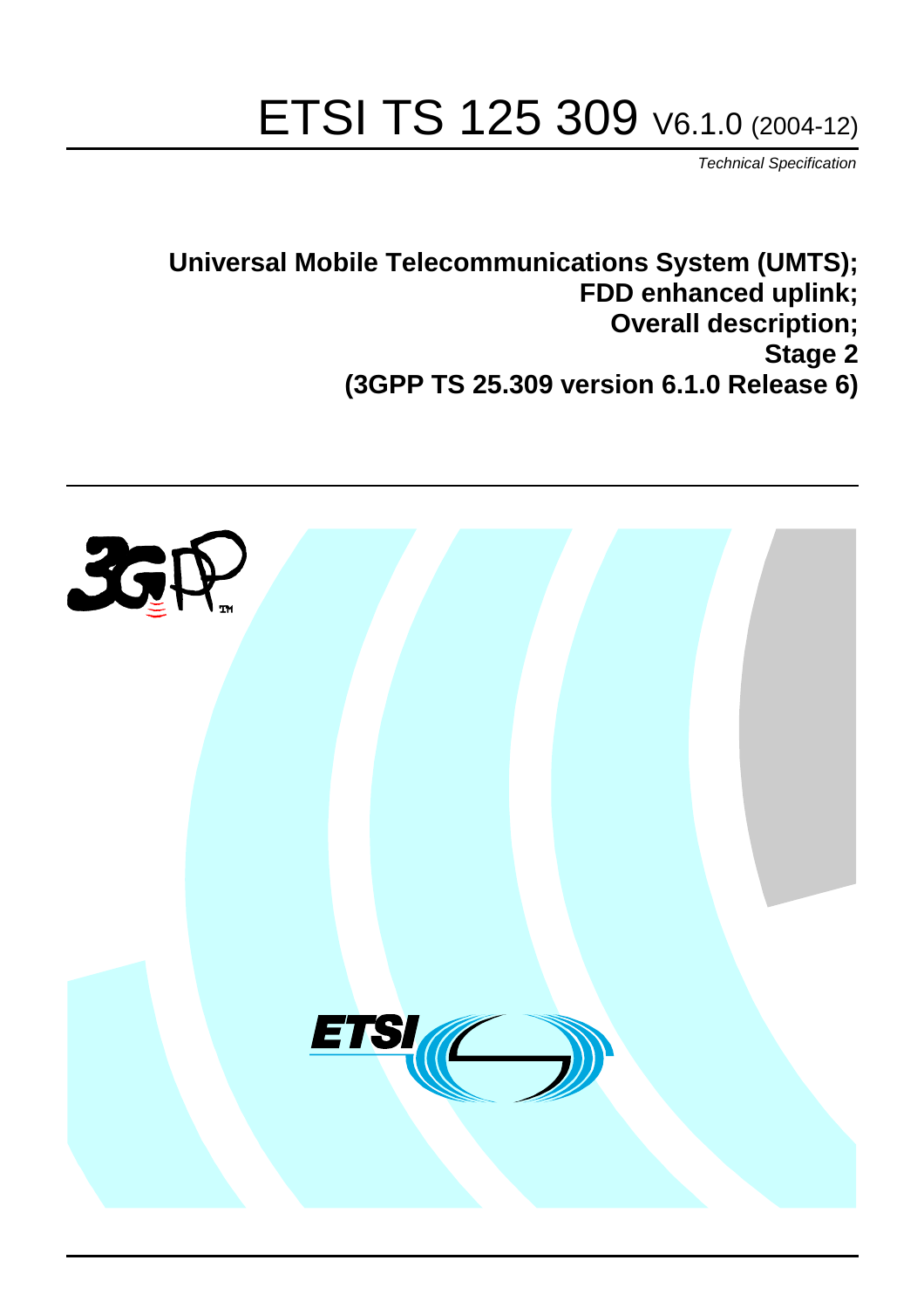Reference RTS/TSGR-0225309v610

> Keywords UMTS

#### **ETSI**

#### 650 Route des Lucioles F-06921 Sophia Antipolis Cedex - FRANCE

Tel.: +33 4 92 94 42 00 Fax: +33 4 93 65 47 16

Siret N° 348 623 562 00017 - NAF 742 C Association à but non lucratif enregistrée à la Sous-Préfecture de Grasse (06) N° 7803/88

#### **Important notice**

Individual copies of the present document can be downloaded from: [http://www.etsi.org](http://www.etsi.org/)

The present document may be made available in more than one electronic version or in print. In any case of existing or perceived difference in contents between such versions, the reference version is the Portable Document Format (PDF). In case of dispute, the reference shall be the printing on ETSI printers of the PDF version kept on a specific network drive within ETSI Secretariat.

Users of the present document should be aware that the document may be subject to revision or change of status. Information on the current status of this and other ETSI documents is available at <http://portal.etsi.org/tb/status/status.asp>

If you find errors in the present document, please send your comment to one of the following services: [http://portal.etsi.org/chaircor/ETSI\\_support.asp](http://portal.etsi.org/chaircor/ETSI_support.asp)

#### **Copyright Notification**

No part may be reproduced except as authorized by written permission. The copyright and the foregoing restriction extend to reproduction in all media.

> © European Telecommunications Standards Institute 2004. All rights reserved.

**DECT**TM, **PLUGTESTS**TM and **UMTS**TM are Trade Marks of ETSI registered for the benefit of its Members. **TIPHON**TM and the **TIPHON logo** are Trade Marks currently being registered by ETSI for the benefit of its Members. **3GPP**TM is a Trade Mark of ETSI registered for the benefit of its Members and of the 3GPP Organizational Partners.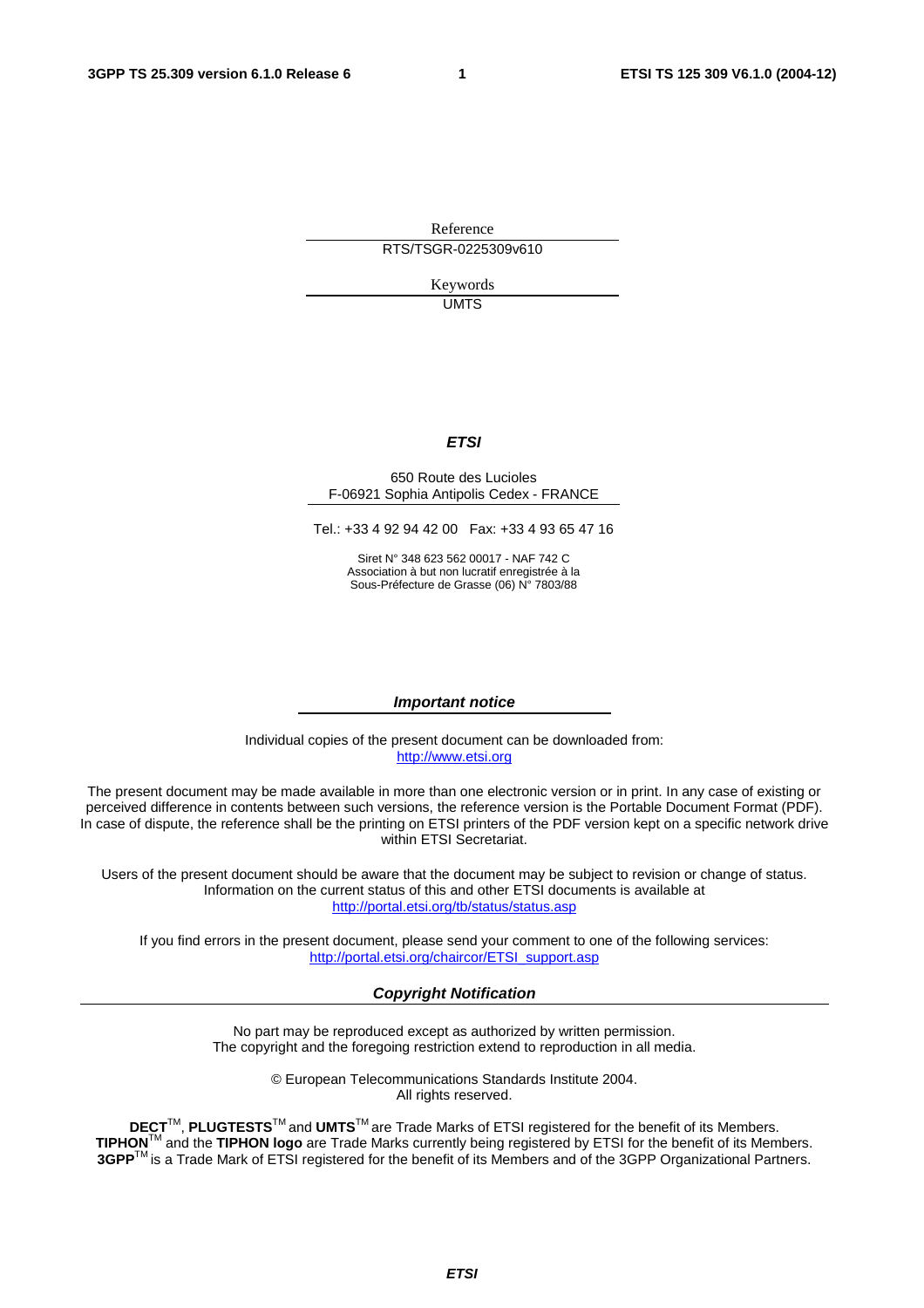# Intellectual Property Rights

IPRs essential or potentially essential to the present document may have been declared to ETSI. The information pertaining to these essential IPRs, if any, is publicly available for **ETSI members and non-members**, and can be found in ETSI SR 000 314: *"Intellectual Property Rights (IPRs); Essential, or potentially Essential, IPRs notified to ETSI in respect of ETSI standards"*, which is available from the ETSI Secretariat. Latest updates are available on the ETSI Web server (<http://webapp.etsi.org/IPR/home.asp>).

Pursuant to the ETSI IPR Policy, no investigation, including IPR searches, has been carried out by ETSI. No guarantee can be given as to the existence of other IPRs not referenced in ETSI SR 000 314 (or the updates on the ETSI Web server) which are, or may be, or may become, essential to the present document.

# Foreword

This Technical Specification (TS) has been produced by ETSI 3rd Generation Partnership Project (3GPP).

The present document may refer to technical specifications or reports using their 3GPP identities, UMTS identities or GSM identities. These should be interpreted as being references to the corresponding ETSI deliverables.

The cross reference between GSM, UMTS, 3GPP and ETSI identities can be found under <http://webapp.etsi.org/key/queryform.asp>.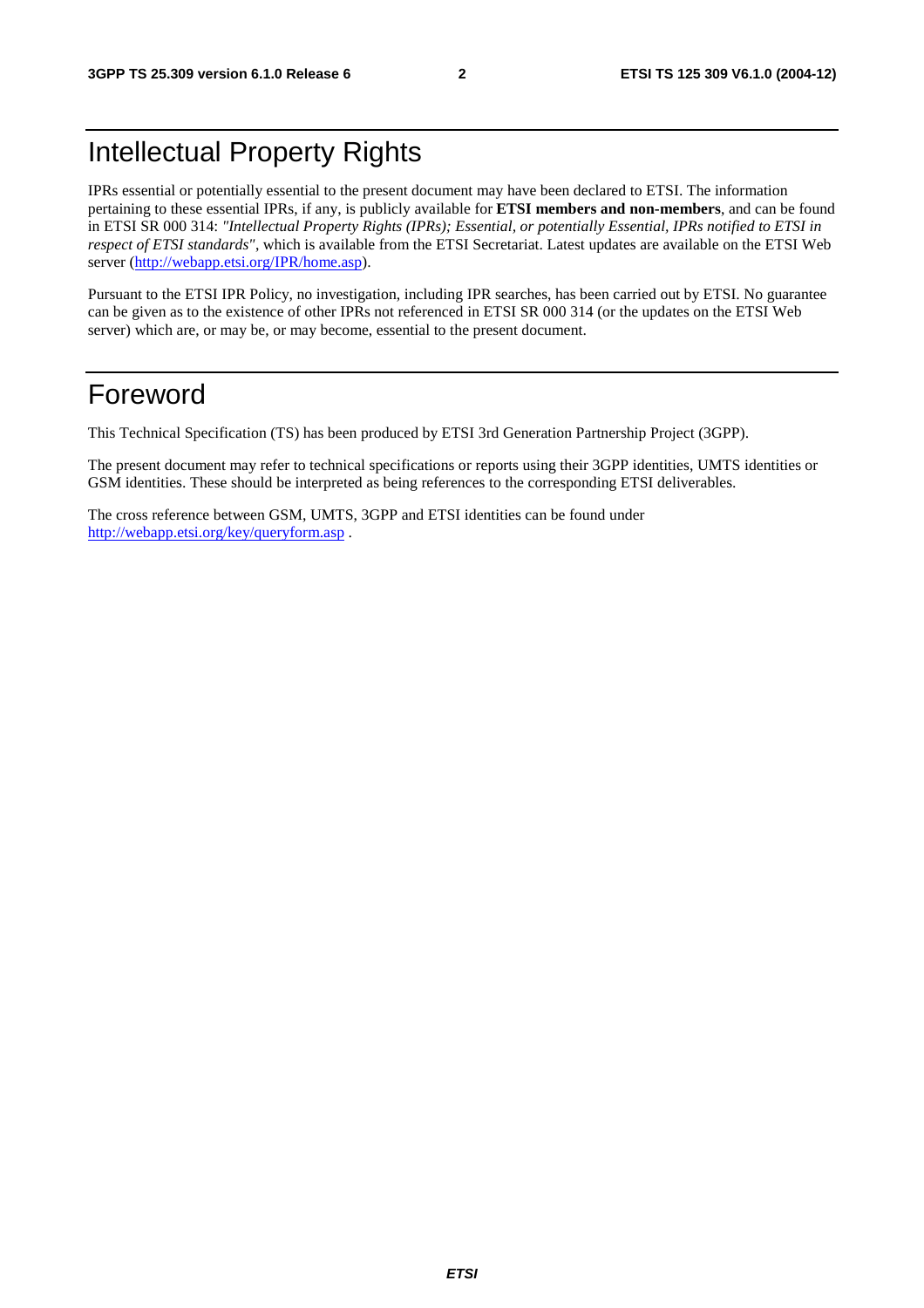$\mathbf{3}$ 

# Contents

| 1              |  |  |  |  |  |
|----------------|--|--|--|--|--|
| 2              |  |  |  |  |  |
| 3              |  |  |  |  |  |
| 3.1<br>3.2     |  |  |  |  |  |
| $\overline{4}$ |  |  |  |  |  |
| 5              |  |  |  |  |  |
| 6              |  |  |  |  |  |
| 6.1            |  |  |  |  |  |
| 6.2            |  |  |  |  |  |
| 6.3            |  |  |  |  |  |
| 6.3.1          |  |  |  |  |  |
| 6.3.2          |  |  |  |  |  |
|                |  |  |  |  |  |
| 7<br>7.1       |  |  |  |  |  |
| 7.1.1          |  |  |  |  |  |
| 7.1.2          |  |  |  |  |  |
| 7.2            |  |  |  |  |  |
| 7.2.1          |  |  |  |  |  |
| 7.2.2          |  |  |  |  |  |
| 7.2.3          |  |  |  |  |  |
| 7.2.4          |  |  |  |  |  |
| 7.2.5          |  |  |  |  |  |
| 7.3            |  |  |  |  |  |
| 7.3.1          |  |  |  |  |  |
| 7.3.2          |  |  |  |  |  |
| 7.3.3          |  |  |  |  |  |
| 7.3.4          |  |  |  |  |  |
| 7.3.5          |  |  |  |  |  |
| 7.3.6          |  |  |  |  |  |
|                |  |  |  |  |  |
| 8              |  |  |  |  |  |
| 8.1            |  |  |  |  |  |
| 8.2            |  |  |  |  |  |
| 8.3            |  |  |  |  |  |
| 8.3.1          |  |  |  |  |  |
| 8.3.2          |  |  |  |  |  |
| 9              |  |  |  |  |  |
| 9.1            |  |  |  |  |  |
| 9.2            |  |  |  |  |  |
| 9.2.1          |  |  |  |  |  |
| 9.2.2          |  |  |  |  |  |
| 9.3            |  |  |  |  |  |
| 9.3.1          |  |  |  |  |  |
| 9.3.2          |  |  |  |  |  |
|                |  |  |  |  |  |
| 10             |  |  |  |  |  |
| 10.1           |  |  |  |  |  |
| 10.1.1         |  |  |  |  |  |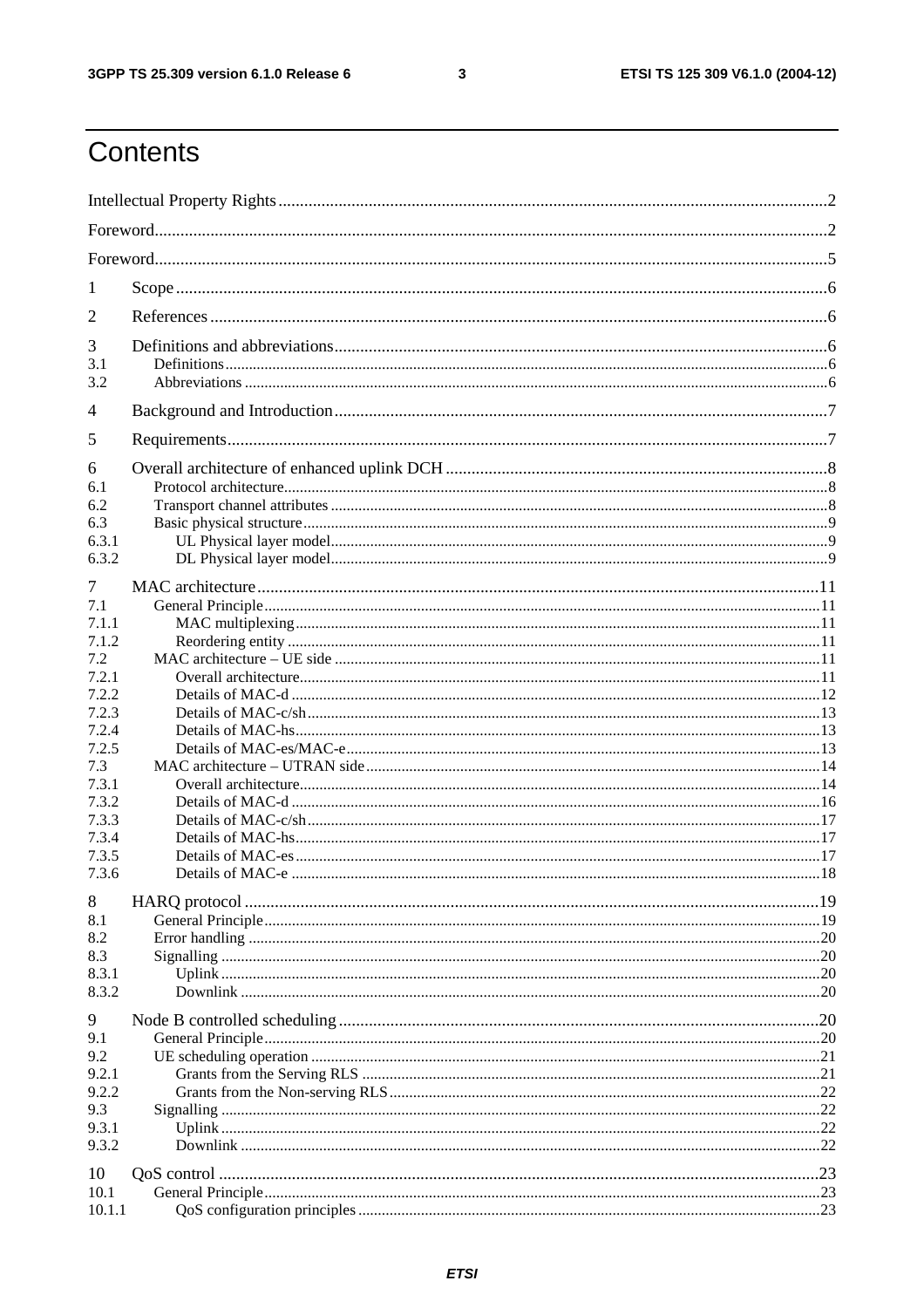$\overline{\mathbf{4}}$ 

| 10.2 |  |  |  |  |  |
|------|--|--|--|--|--|
| 10.3 |  |  |  |  |  |
| 11   |  |  |  |  |  |
| 11.1 |  |  |  |  |  |
| 11.2 |  |  |  |  |  |
|      |  |  |  |  |  |
|      |  |  |  |  |  |
|      |  |  |  |  |  |
|      |  |  |  |  |  |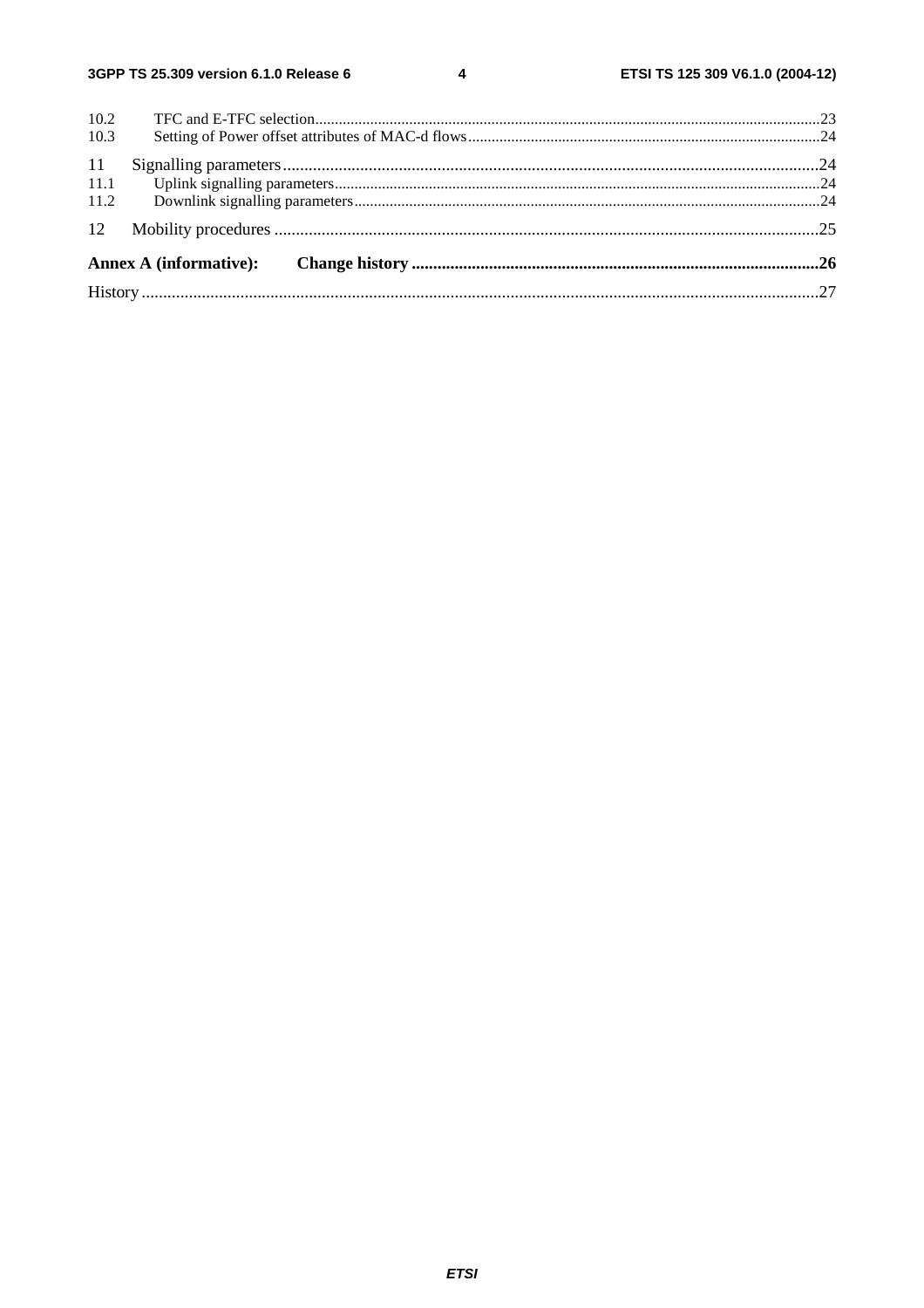# Foreword

This Technical Specification has been produced by the 3<sup>rd</sup> Generation Partnership Project (3GPP).

The contents of the present document are subject to continuing work within the TSG and may change following formal TSG approval. Should the TSG modify the contents of the present document, it will be re-released by the TSG with an identifying change of release date and an increase in version number as follows:

Version x.y.z

where:

- x the first digit:
	- 1 presented to TSG for information;
	- 2 presented to TSG for approval;
	- 3 or greater indicates TSG approved document under change control.
- y the second digit is incremented for all changes of substance, i.e. technical enhancements, corrections, updates, etc.
- z the third digit is incremented when editorial only changes have been incorporated in the document.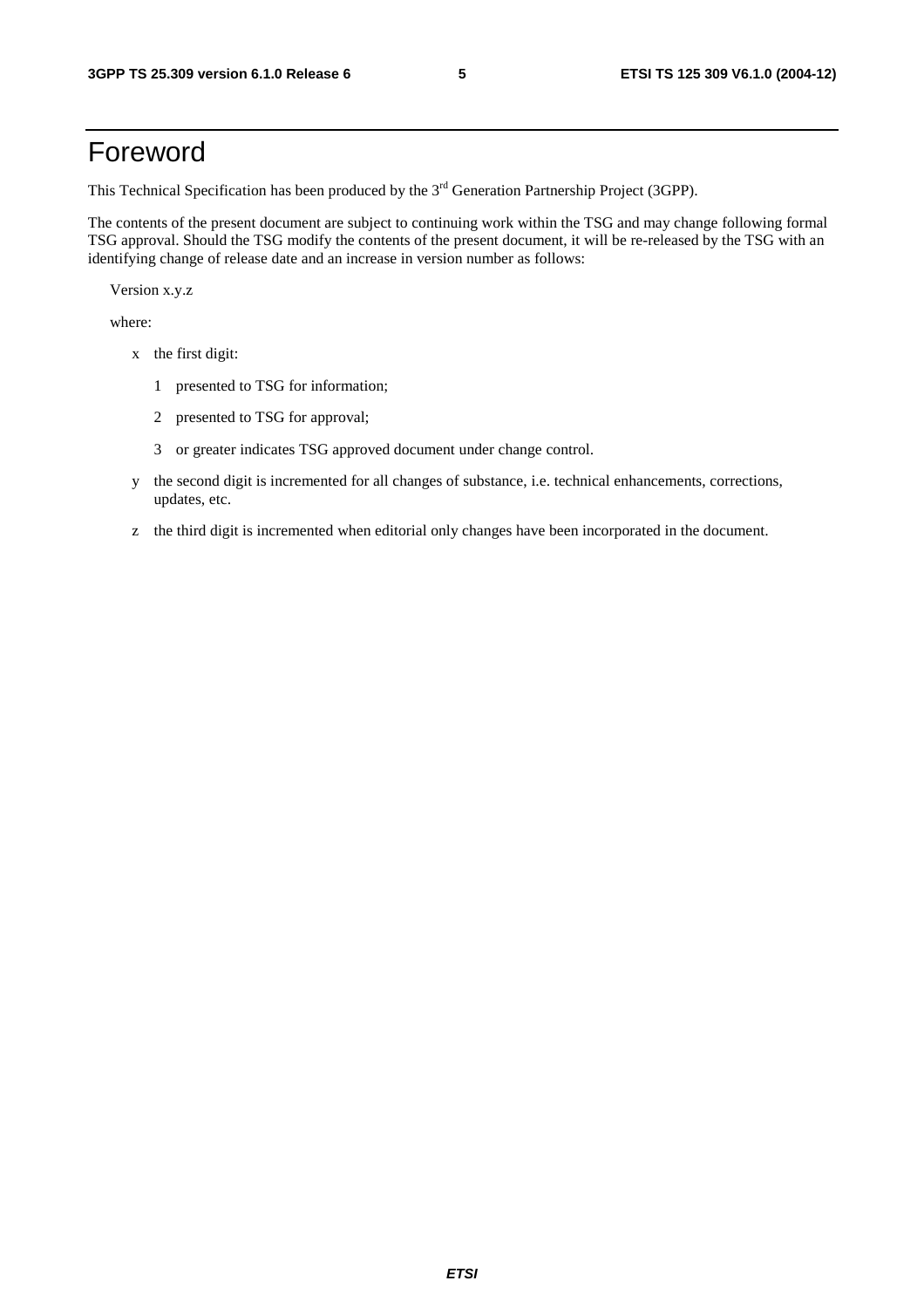# 1 Scope

The present document is a technical specification of the overall support of FDD Enhanced Uplink in UTRA.

# 2 References

The following documents contain provisions which, through reference in this text, constitute provisions of the present document.

- References are either specific (identified by date of publication, edition number, version number, etc.) or non-specific.
- For a specific reference, subsequent revisions do not apply.
- For a non-specific reference, the latest version applies. In the case of a reference to a 3GPP document (including a GSM document), a non-specific reference implicitly refers to the latest version of that document *in the same Release as the present document*.
- [1] 3GPP TR 25.896: "Feasibility Study for Enhanced Uplink for UTRA FDD".
- [2] 3GPP TR 21.905: "Vocabulary for 3GPP Specifications".

# 3 Definitions and abbreviations

# 3.1 Definitions

For the purposes of the present document, the terms and definitions given in 3GPP TR 21.905 [2] and the following apply:

**E-DCH:** Enhanced DCH, a new dedicated transport channel type or enhancements to an existing dedicated transport channel type.

**E-DCH active set:** The set of cells which carry the E-DCH for one UE.

**HARQ profile:** One HARQ profile consists of a power offset attribute and maximum number of transmissions.

**Power offset attribute:** Represents the power offset between E-DPDCH(s) and reference E-DPDCH power level for a given E-TFC. This power offset attribute is set to achieve the required QoS in this MAC-d flow when carried alone in a MAC-e PDU and subsequently in the corresponding CCTrCh of E-DCH type. Details on the mapping on Beta factors can be found in RAN WG1 specifications. The reference E-DPDCH power level for a given E-TFC is derived from the beta factor signaled to the UE for a reference E-TFC (see details in subclause 10.1).

**Serving E-DCH cell:** Cell from which the UE receives Absolute Grants from the Node-B scheduler. A UE has one Serving E-DCH cell.

**Serving E-DCH RLS or Serving RLS:** Set of cells which contains at least the Serving E-DCH cell and from which the UE can receive and combine one Relative Grant. The UE has only one Serving E-DCH RLS.

**Non-serving E-DCH RLS or Non-serving RLS:** Set of cells which does not contain the Serving E-DCH cell and from which the UE can receive and combine one Relative Grant. The UE can have zero, one or several Non-serving E-DCH RLS.

# 3.2 Abbreviations

For the purposes of the present document, the abbreviations given in 3GPP TR 21.905 [2] and the following apply:

AG Absolute Grant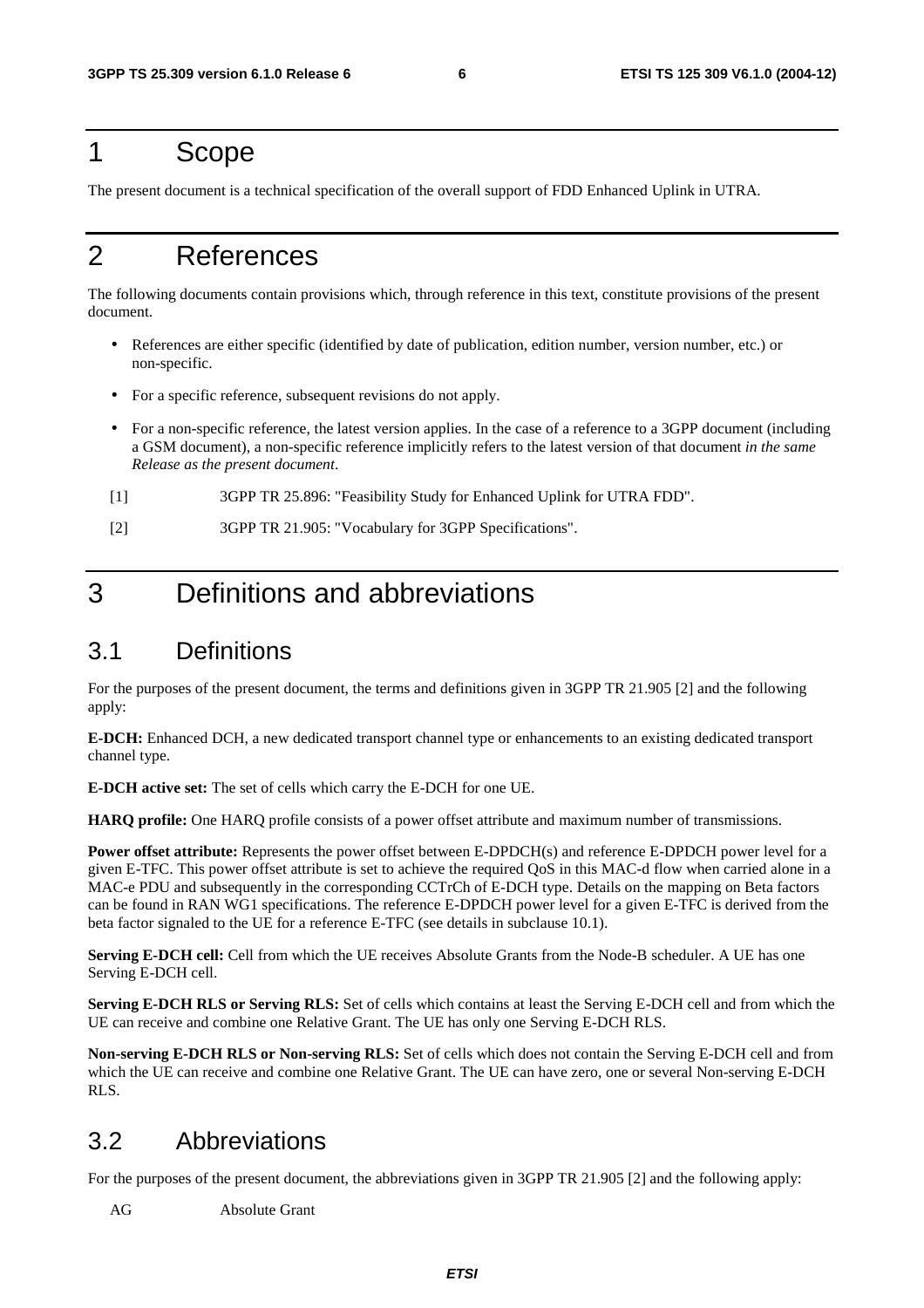| E-AGCH        | E-DCH Absolute Grant Channel                    |
|---------------|-------------------------------------------------|
| E-DPCCH       | <b>E-DCH Dedicated Physical Control Channel</b> |
| E-DPDCH       | <b>E-DCH Dedicated Physical Data Channel</b>    |
| <b>E-HICH</b> | E-DCH HARQ Acknowledgement Indicator Channel    |
| E-RGCH        | E-DCH Relative Grant Channel                    |
| E-RNTI        | E-DCH Radio Network Temporary Identifier        |
| E-TFC         | <b>E-DCH</b> Transport Format Combination       |
| <b>HARQ</b>   | <b>Hybrid Automatic Repeat Request</b>          |
| <b>HSDPA</b>  | <b>High Speed Downlink Packet Access</b>        |
| RG            | <b>Relative Grant</b>                           |
| <b>RLS</b>    | Radio Link Set                                  |
| <b>RSN</b>    | <b>Retransmission Sequence Number</b>           |
| SG            | <b>Serving Grant</b>                            |
| TSN           | <b>Transmission Sequence Number</b>             |
|               |                                                 |

# 4 Background and Introduction

The technical objective of the FDD Enhanced Uplink work item is to improve the performance of uplink dedicated transport channels, i.e. to increase capacity and throughput and reduce delay. This work item is applicable for UTRA FDD only.

Among the techniques considered in [1], the following techniques are part of the work item:

- Node B controlled scheduling: possibility for the Node B to control, within the limits set by the RNC, the set of TFCs from which the UE may choose a suitable TFC,
- Hybrid ARQ: rapid retransmissions of erroneously received data packets between UE and Node B,
- Shorter TTI: possibility of introducing a 2 ms TTI.

# 5 Requirements

- The Enhanced Uplink feature shall aim at providing significant enhancements in terms of user experience (throughput and delay) and/or capacity. The coverage is an important aspect of the user experience and that it is desirable to allow an operator to provide for consistency of performance across the whole cell area.
- The focus shall be on urban, sub-urban and rural deployment scenarios.
- Full mobility shall be supported, i.e., mobility should be supported for high-speed cases also, but optimisation should be for low-speed to medium-speed scenarios.
- The study shall investigate the possibilities to enhance the uplink performance on the dedicated transport channels in general, with priority to streaming, interactive and background services. Relevant QoS mechanisms shall allow the support of streaming, interactive and background PS services.
- It is highly desirable to keep the Enhanced Uplink as simple as possible. New techniques or group of techniques shall therefore provide significant incremental gain for an acceptable complexity. The value added per feature/technique should be considered in the evaluation. It is also desirable to avoid unnecessary options in the specification of the feature.
- The UE and network complexity shall be minimised for a given level of system performance.
- The impact on current releases in terms of both protocol and hardware perspectives shall be taken into account.
- It shall be possible to introduce the Enhanced Uplink feature in a network which has terminals from Release"99, Release 4 and Release 5. The Enhanced Uplink feature shall enable to achieve significant improvements in overall system performance when operated together with HSDPA. Emphasis shall be given on the potential impact the new feature may have on the downlink capacity. Likewise it shall be possible to deploy the Enhanced Uplink feature without any dependency on the deployment of the HSDPA feature.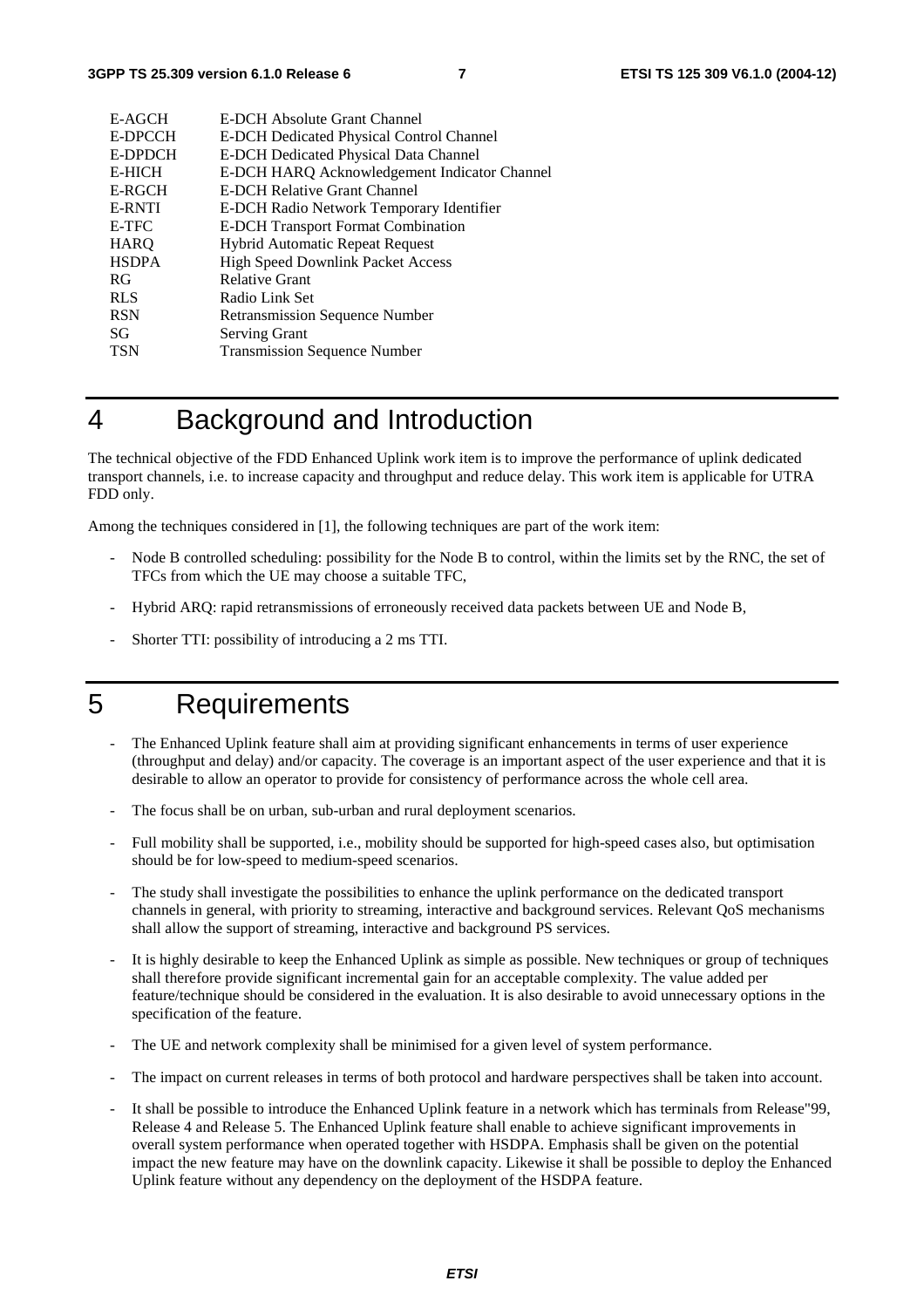# 6 Overall architecture of enhanced uplink DCH

### 6.1 Protocol architecture

The following modifications to the existing nodes are needed to support enhanced uplink DCH:

#### UE

A new MAC entity (MAC-es/MAC-e) is added in the UE located below MAC-d. MAC- es/MAC-e in the UE handles HARQ retransmissions, scheduling and MAC-e multiplexing,E-DCH TFC selection.

#### Node B

A new MAC entity (MAC-e) is added in Node B which handles HARQ retransmissions, scheduling and MAC-e demultiplexing.

#### S-RNC

A new MAC entity (MAC-es) is added in the SRNC to provide in-sequence delivery (reordering) and to handle combining of data from different Node Bs in case of soft handover.

The resulting protocol architecture is shown in Figure 6.1-1:





The need for an E-DCH FP in the DRNC has to be discussed (this is under the scope of RAN WG3).

### 6.2 Transport channel attributes

The E-DCH transport channel has the following characteristics:

- E-DCH and DCH are using separate CCTrCHs
- There is only one CCTrCH of E-DCH type per UE;
- There is only one E-DCH per CCTrCH of E-DCH type;
- There is only one transport block per TTI;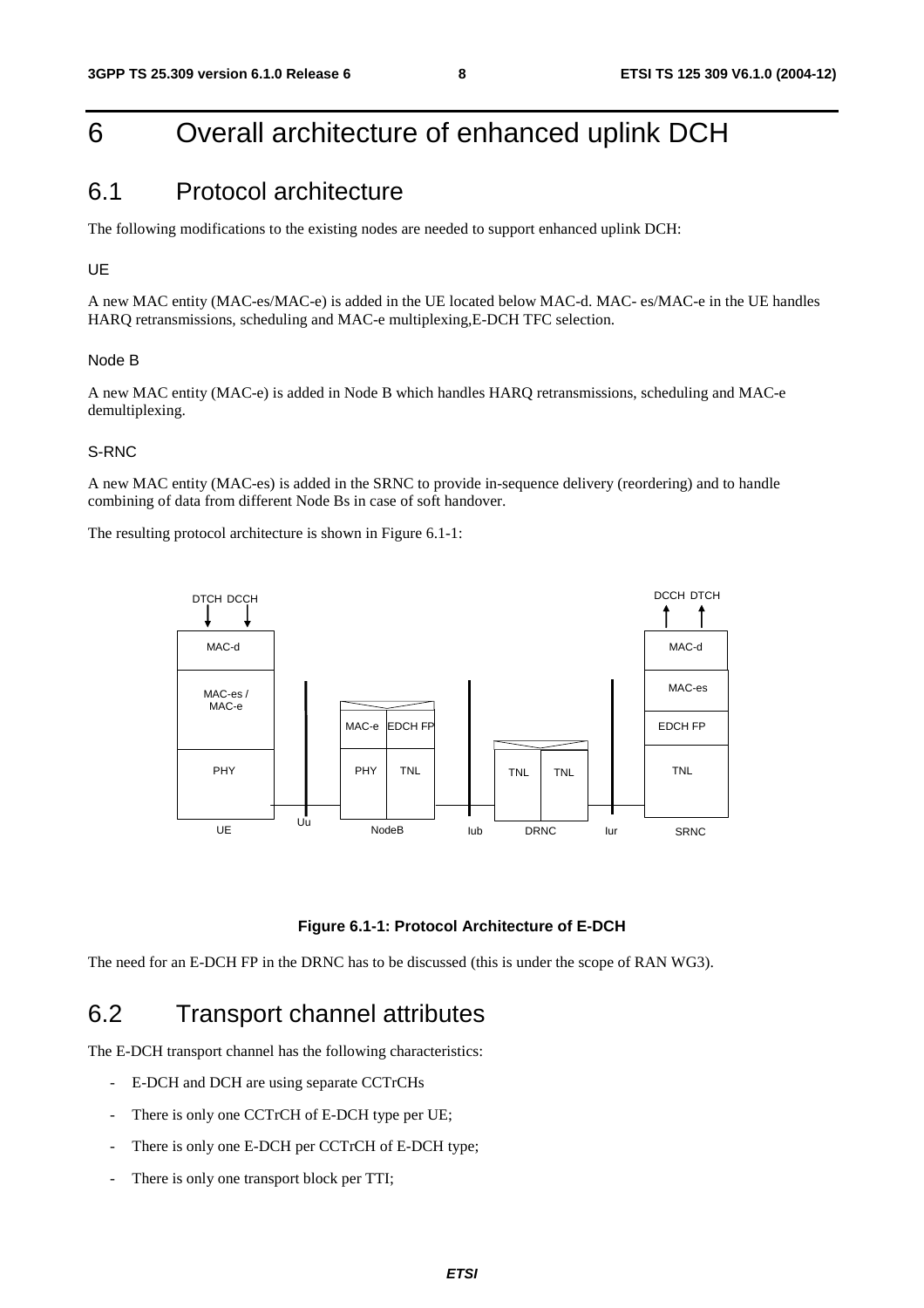Both 2 ms TTI and 10 ms TTI are supported by the E-DCH. The support of 10 ms TTI is mandatory for all UEs. The support of 2 ms by the UEs is FFS (always optional or mandatory for high UE categories).

# 6.3 Basic physical structure

### 6.3.1 UL Physical layer model

E-DCH model with DCH and HS-DSCH



**Figure 6.3.1-1: Model of the UE's Uplink physical layer** 

There is only one E-DCH per CCTrCh of E-DCH type.

For both 2 ms and 10 ms TTI, the information carried on the E-DPCCH consists of 10 bits in total: the E-TFI (7 bits) and the RSN (2 bits). And it is FFS, whether the last bit should be used for a scheduling request or something else.

The E-DPCCH is sent with a power offset relative to the DPCCH. The power offset is signalled by RRC.

### 6.3.2 DL Physical layer model

E-DCH model with DCH and HS-DSCH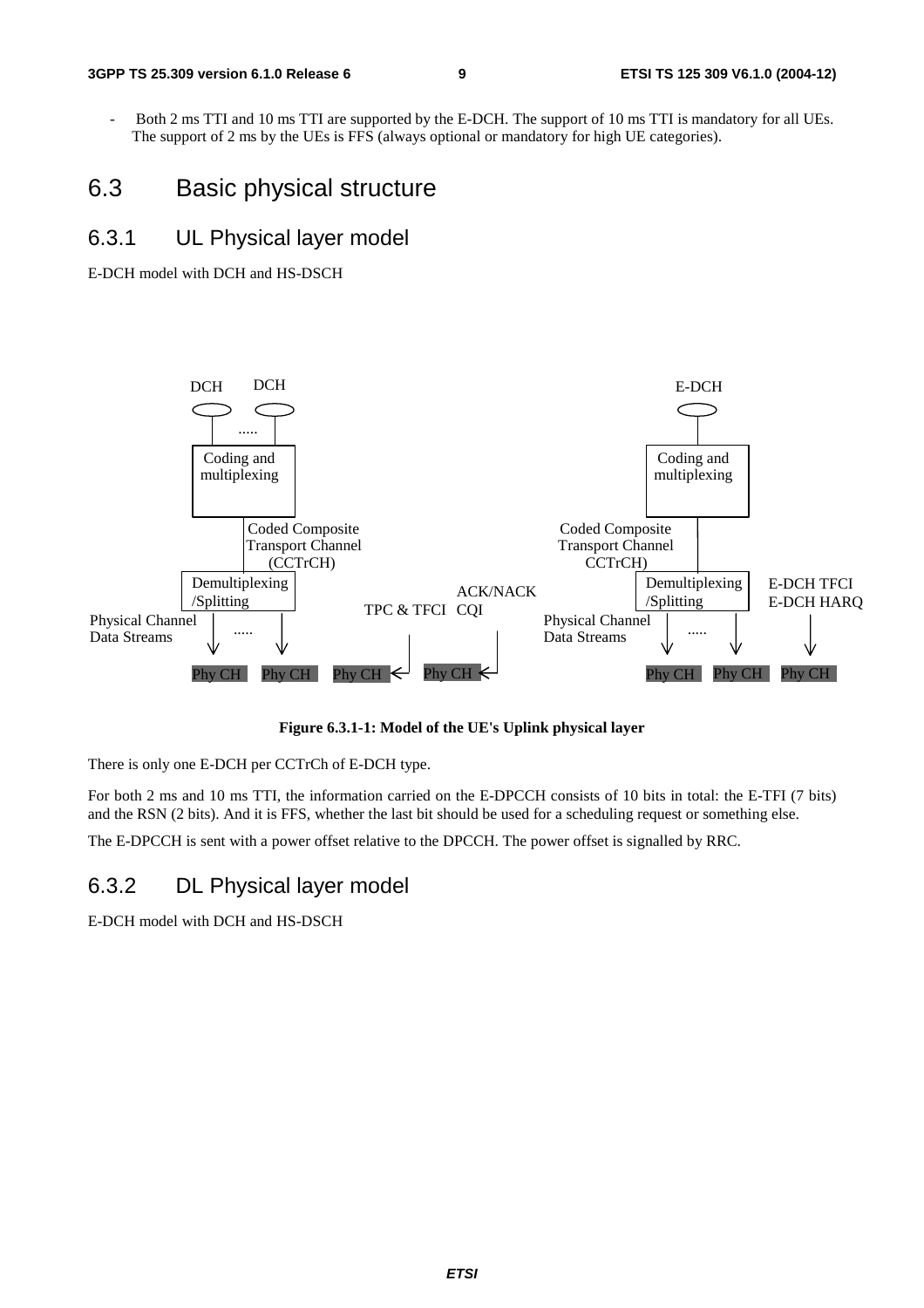

#### **Figure 6.3.2-1: Model of the UE's Downlink physical layer. HS-DSCH serving cell is cell 1 in this figure**

The DPCH active set contains cells  $d_1, \ldots, d_n$ .

The E-DCH active set can be identical or a subset of the DCH active set. The E-DCH active set is decided by the SRNC.

The E-DCH ACK/NACKs are transmitted by each cell of the E-DCH active set on a physical channel called E-HICH. The E-HICHs of the cells belonging to the same RLS (same MAC-e entity i.e. same Node B) shall have the same content and modulation and be combined by the UE.

NOTE: The set of cells transmitting identical ACK/NACK information is the same as the set of cells sending identical TPC bits (excluding the cells which are not in the E-DCH active set).

The E-DCH Absolute Grant is transmitted by a single cell, the Serving E-DCH cell (Cell e<sub>s</sub> on figure 6.3.2-1) on a physical channel called E-AGCH.

NOTE: The relationship between the Serving E-DCH cell and the HS-DSCH Serving cell is FFS. The RRC signalling will however be independent and allow for both to be separate.

The E-DCH Relative Grants can be transmitted by each cell of the E-DCH active set on a physical channel called E-RGCH. The E-RGCHs of the cells belonging to the same RLS shall have the same content and be combined by the UE. These RLS are signalled from the SRNC to the UE in RRC: optionally (see subclause 9.2.1 where E-RGCH physical channels are allocated or not) one Serving E-DCH RLS (containing the Serving E-DCH cell) and optionally one or several Non-serving E-DCH RLS.

The ACK/NACKs received from UTRAN after combining (see Note above), the Absolute Grant information received from UTRAN (from the Serving E-DCH cell), and the Relative Grants received from UTRAN after combining (optionally one from the Serving E-DCH RLS, and optionally one from each Non-serving RLS(s)), are all sent to MAC by L1.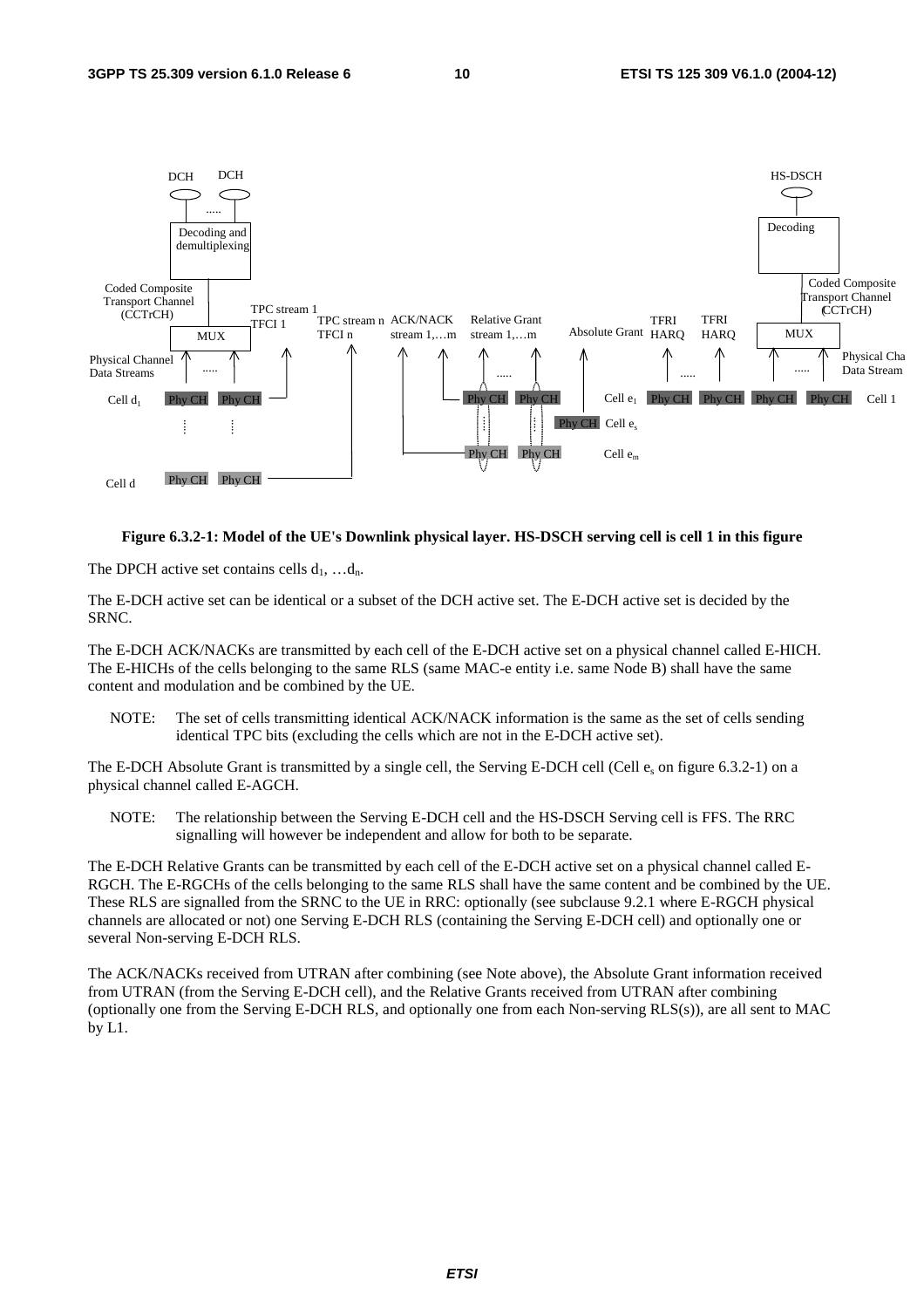# 7 MAC architecture

# 7.1 General Principle

#### 7.1.1 MAC multiplexing

The E-DCH MAC multiplexing has the following characteristics:

- MAC-d multiplexing is supported;
- Multiple MAC-d flows can be configured for one UE;
- The multiplexing of different MAC-d flows within the same MAC-e PDU is supported. But not all the combinations may be allowed for one UE. The allowed combinations are under the control of the SRNC. (See in clause 10)
- There can be up to 8 MAC-d flows for a UE.

#### 7.1.2 Reordering entity

The re-ordering entity is part of a separate MAC sub-layer,MAC-es, in the SRNC. Data coming from different MAC-d flows are reordered in different reordering queues. There is one reordering queue per logical channel.

The reordering is based on a specific TSN included in the MAC-e PDU and on Node-B tagging with a (CFN, subframe number). For each MAC-es PDU, the SRNC receives the TSN originating from the UE, as well as the (CFN, subframe number) originating from the Node-B to perform the re-ordering. Additional mechanisms (e.g. timer-based and/or window-based) are up to SRNC implementation and will not be standardised.

# 7.2 MAC architecture – UE side

### 7.2.1 Overall architecture

The overall UE MAC architecture, which is shown in Figure 7.2.1-1, includes a new MAC-es/MAC-e entity which controls access to the E-DCH. A new connection from MAC-d to MAC-es/MAC-e is added to the architecture, as well as a connection between MAC-es/MAC-e and the MAC Control SAP.

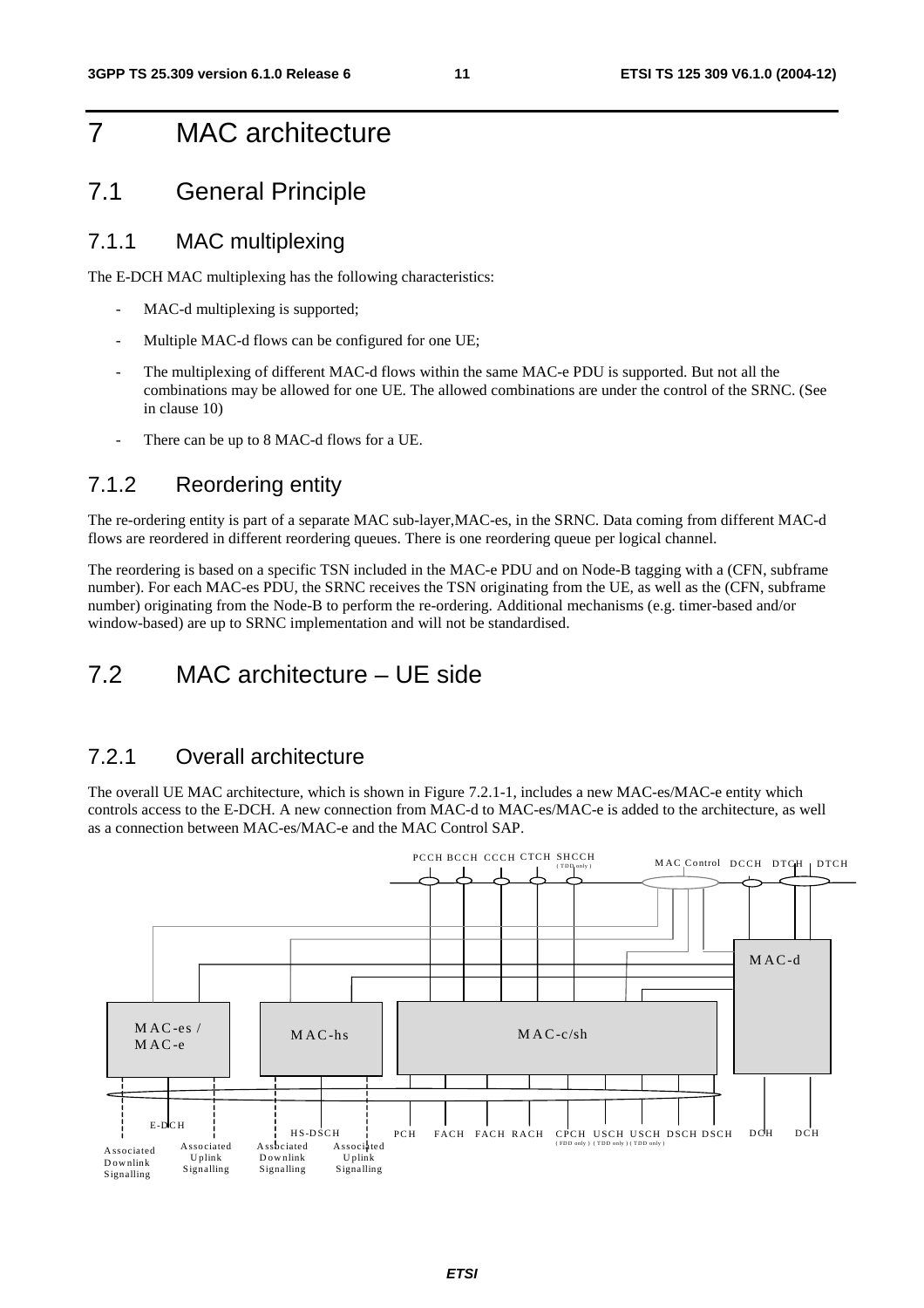#### **Figure 7.2.1-1: UE side MAC architecture**

As shown in Figure 7.2.1-2, a RLC PDU enters MAC-d on a logical channel. RLC PDUs from one or more logical channels are C/T multiplexed on a MAC-e PDU. In the MAC-e header, the DDI (Data Description Indicator) field (6 bits) identifies logical channel, MAC-d flow and MAC-d PDU size. A mapping table is signalled over RRC, to allow the UE to set DDI values. The N field (fixed size of 6 bits) indicates the number of consecutive MAC-d PDUs corresponding to the same DDI value. A special value of the DDI field indicates that no more data is contained in the remaining part of the MAC-e PDU.The TSN field (6 bits) provides the transmission sequence number on the E-DCH. The MAC-e PDU is forwarded to a Hybrid ARQ entity, which then forwards the MAC-e PDU to layer 1 for transmission in one TTI.

NOTE: It is possible to bypass the MAC-d C/T multiplexing. The DDI field is then directly used to identify the logical channel(s) mapped on the same MAC-d flow. This is up to UE implementation.



**Figure 7.2.1-2: Simplified architecture showing MAC inter-working in UE. The left part shows the functional split while the right part shows PDU construction.** 

#### 7.2.2 Details of MAC-d

For support of E-DCH a new connection to MAC-es is added.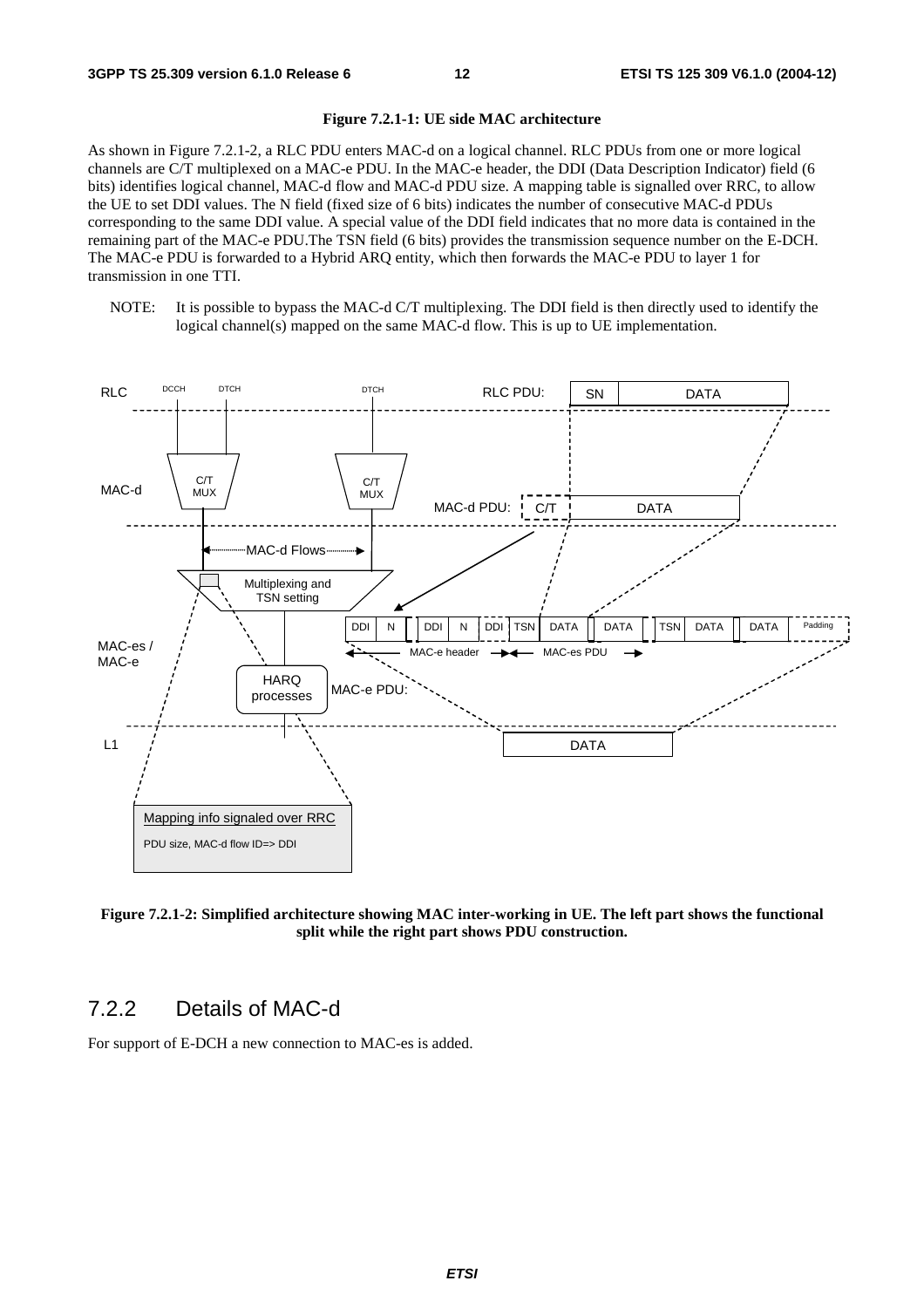

#### **Figure 7.2.2-1: UE side MAC architecture/ MAC-d details**

#### 7.2.3 Details of MAC-c/sh

The support of E-DCH implies no change to the UE MAC-c/sh entity.

#### 7.2.4 Details of MAC-hs

The support of E-DCH implies no change to the UE MAC-hs entity.

### 7.2.5 Details of MAC-es/MAC-e

The MAC-es/e handles the E-DCH specific functions. The split between MAC-e and MAC-es in the UE is not detailed. In the model below the MAC-e/es comprises the following entities:

HARO:

The HARQ entity is responsible for handling the MAC functions relating to the HARQ protocol. It is responsible for storing MAC-e payloads and re-transmitting them. The detailed configuration of the hybrid ARQ protocol is provided by RRC over the MAC-Control SAP. The HARQ entity provides the E-TFC, the retransmission sequence number (RSN), and the power offset to be used by L1. Redundancy version (RV) of the HARQ transmission is derived by L1 from RSN, CFN and in case of 2 ms TTI from the sub-frame number. RRC signalling can also configure the HARQ entity to use  $RV=0$  for every transmission.

Multiplexing:

The multiplexing entity is responsible for concatenating multiple MAC-d PDUs into MAC-es PDUs, and to multiplex one or multiple MAC-es PDUs into a single MAC-e PDU, to be transmitted at the next TTI, and as instructed by the E-TFC selection function. It is also responsible for managing and setting the TSN per logical channel for each MAC-es PDU.

E-TFC selection:

This entity is responsible for E-TFC selection according to the scheduling information (Relative Grants and Absolute Grants) received from UTRAN via L1, and for arbitration among the different flows mapped on the E-DCH. The detailed configuration of the E-TFC entity is provided by RRC over the MAC-Control SAP. The E-TFC selection function controls the multiplexing function.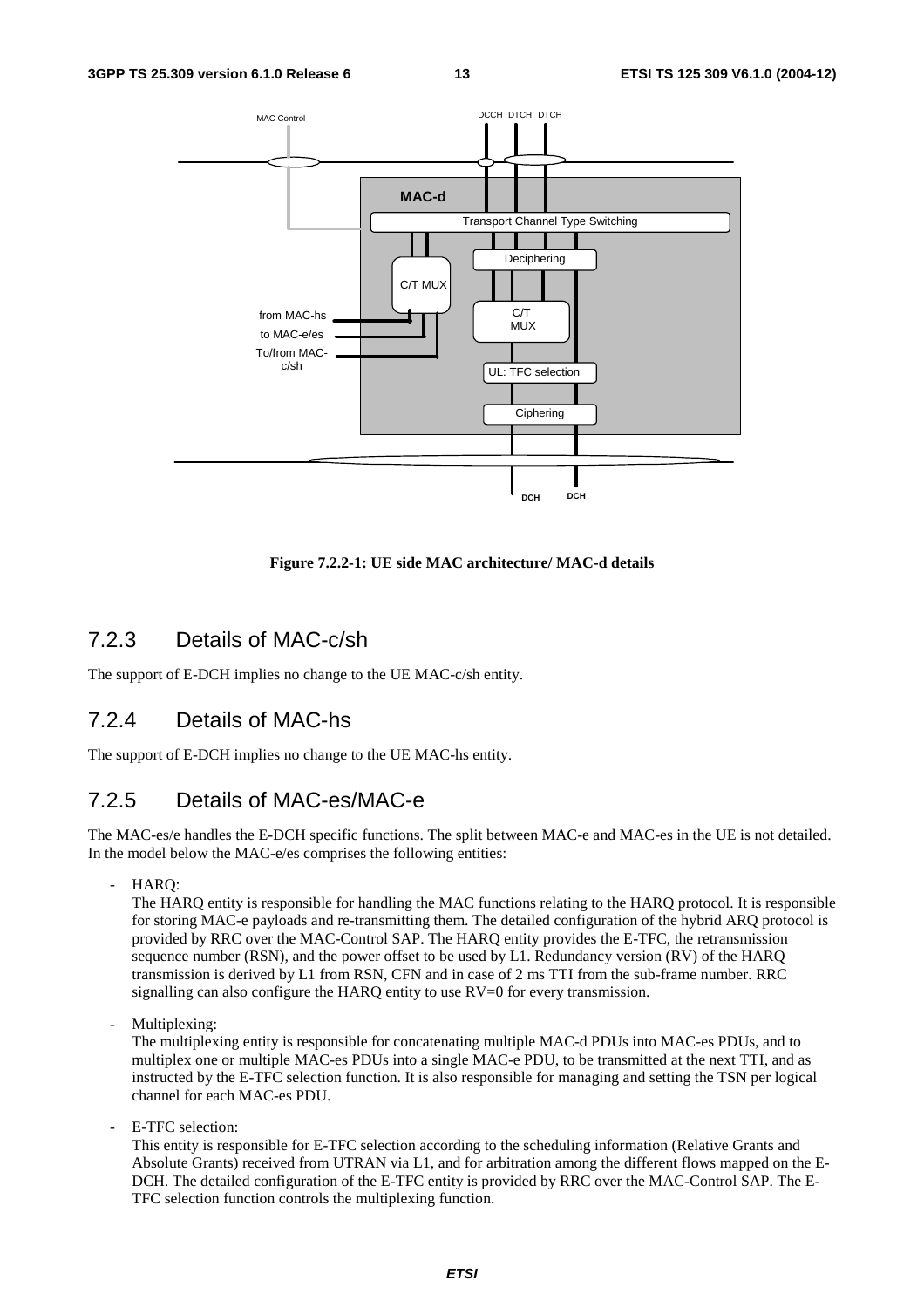

**Figure 7.2.5-1: UE side MAC architecture / MAC-es/e details** 

# 7.3 MAC architecture – UTRAN side

#### 7.3.1 Overall architecture

The overall UTRAN MAC architecture, which is shown in Figure 7.3.1-1, includes a new MAC-e entity and a new MAC-es entity. For each UE that uses E-DCH, one MAC-e entity per Node-B and one MAC-es entity in the SRNC are configured. MAC-e, located in the Node B, controls access to the E-DCH and is connected to MAC-es, located in the SRNC. MAC-es is further connected to MAC-d. For control information, new connections are defined between MAC-e and a MAC Control SAP in the Node B, and between MAC-es and the MAC Control SAP in the SRNC.

There is one Iub transport bearer per MAC-d flow (i.e. MAC-es PDUs carrying MAC-d PDUs from the same MAC-d flow).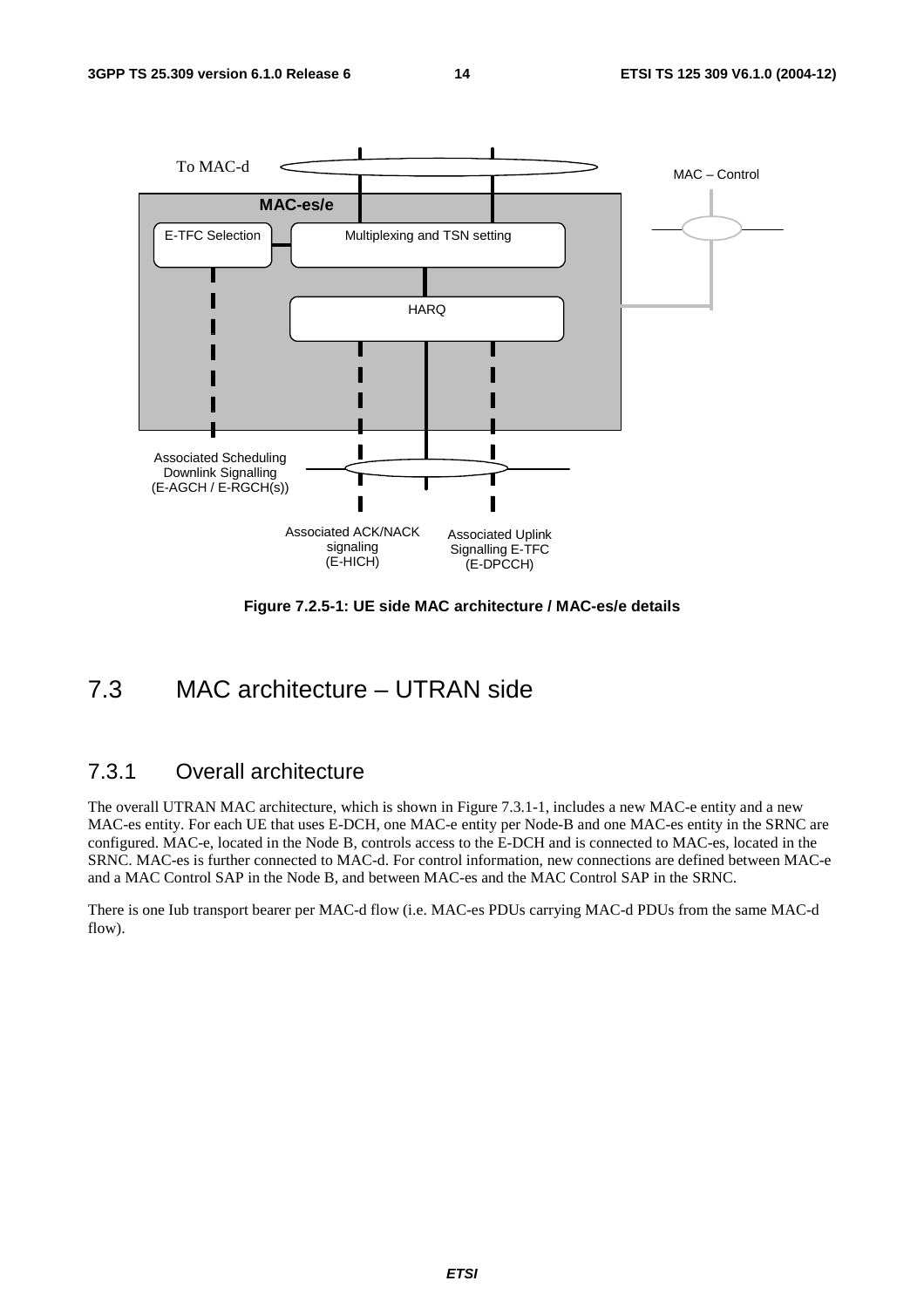

**Figure 7.3.1-1: UTRAN side MAC architecture (SHO not shown)**

As shown in Figure 7.3.1-2, a MAC-e PDU enters MAC from layer 1. After Hybrid ARQ handling, the MAC-e PDU is demultiplexed to form MAC-es PDUs aimed for one or more MAC-d flows. The mapping between the DDI (Data Description Indicator) fields (6 bits) and the MAC-d flow and PDU size is provided to the Node B by the SRNC. The mapping of the MAC-d flow into its Iub bearer is defined by the SRNC. A special value of the DDI field indicates that no more data is contained in the remaining part of the MAC-e PDU. The MAC-es PDUs are sent over Iub to MAC-es, where they are distributed on the reordering queue of each logical channel. After re-ordering, the in-sequence data units are disassembled. The resulting MAC-d PDUs are forwarded to MAC-d. Finally, C/T demultiplexing enables delivery of each RLC PDU on the correct logical channel.

NOTE: It is possible to bypass the MAC-d C/T multiplexing. The DDI field is then directly used to identify the logical channel(s) mapped on the same MAC-d flow. This is up to UTRAN implementation.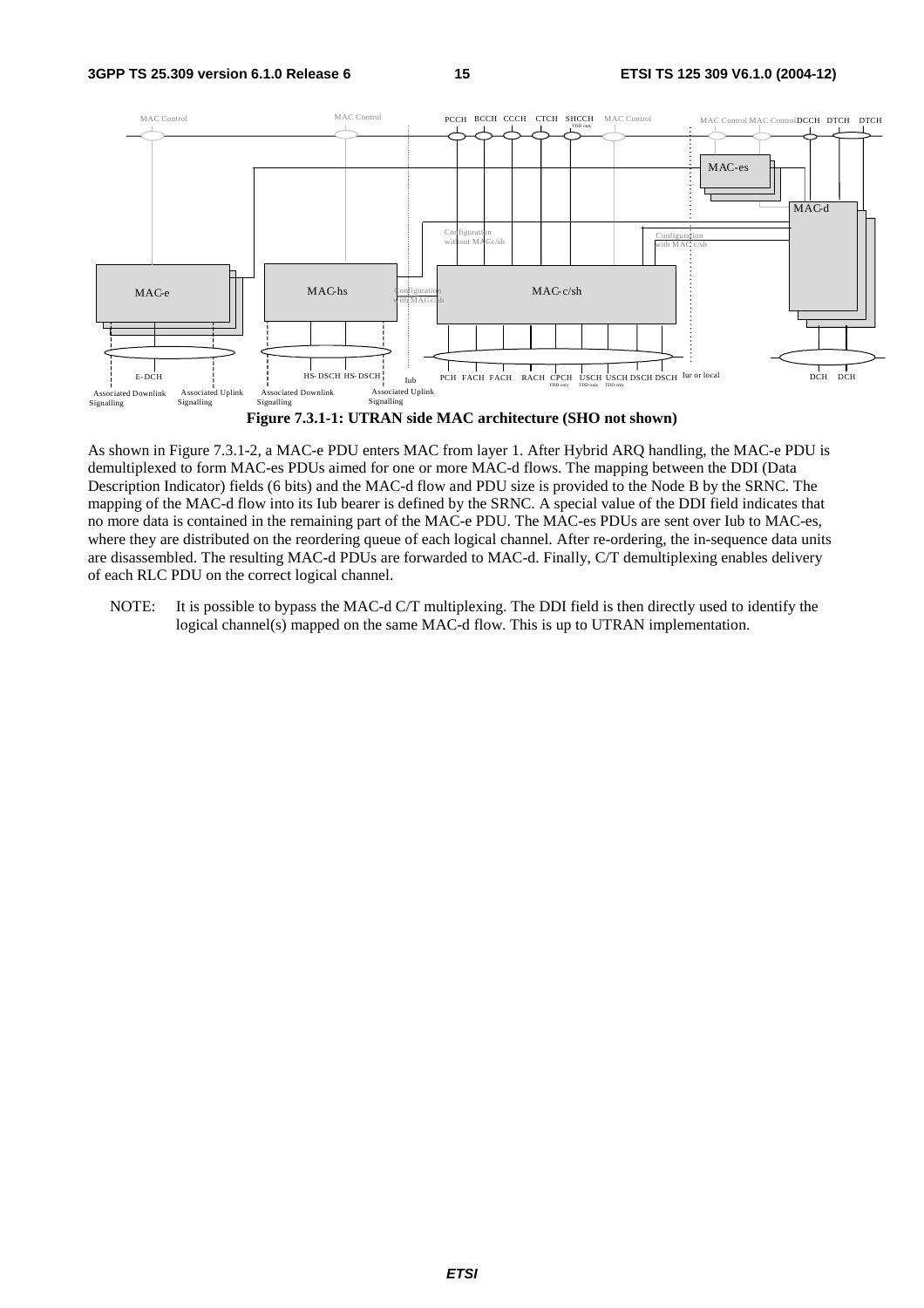

**Figure 7.3.1-2: Simplified architecture showing MAC inter-working in UTRAN. The left part shows the functional split while the right part shows PDU decomposition.** 

### 7.3.2 Details of MAC-d

For support of E-DCH a new connection to MAC-es is added.

**ETSI**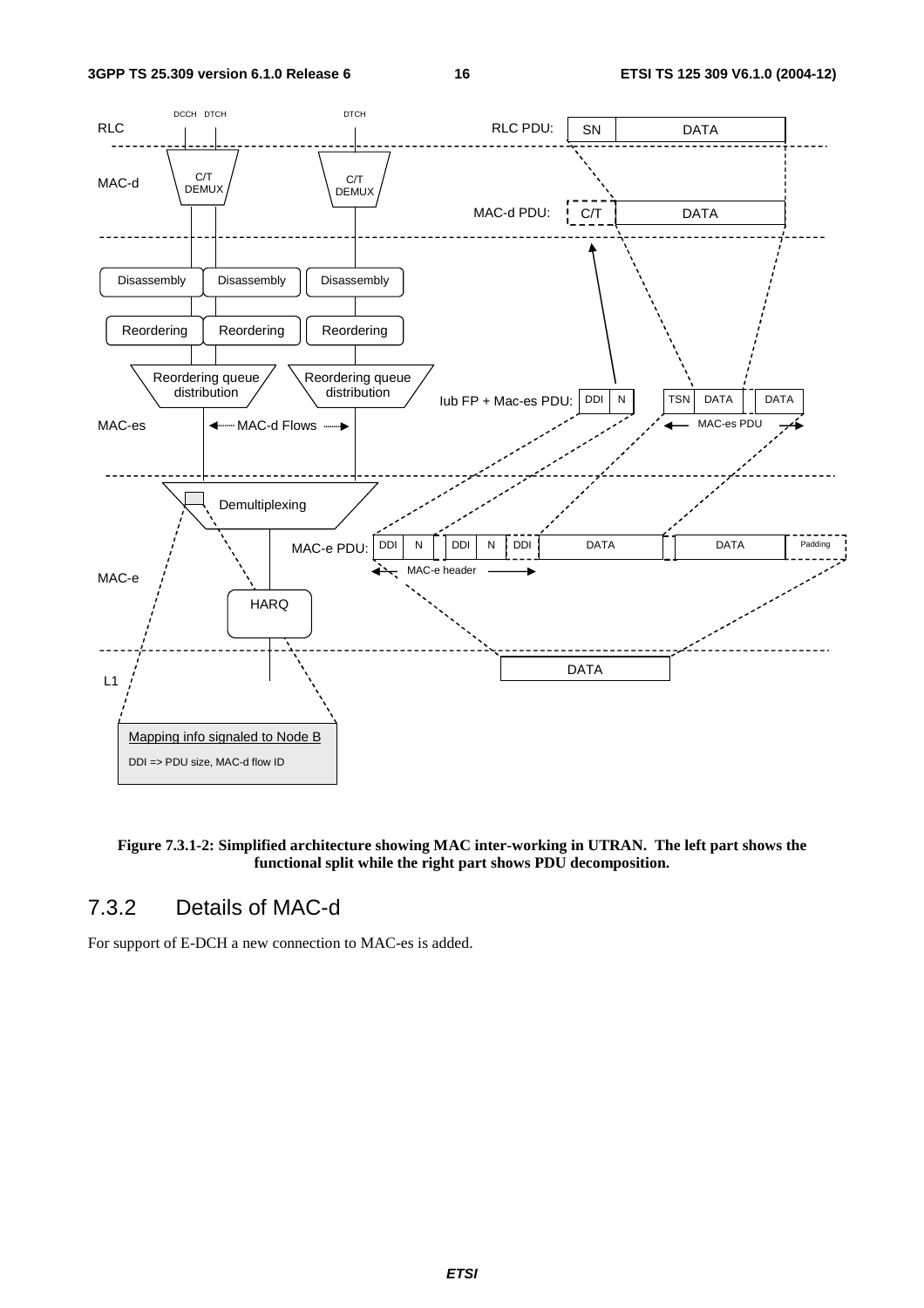

#### **Figure 7.3.2-1: UTRAN side MAC architecture / MAC-d details**

#### 7.3.3 Details of MAC-c/sh

The support of E-DCH implies no change to the UTRAN MAC-c/sh entity

### 7.3.4 Details of MAC-hs

The support of E-DCH implies no change to the UTRAN MAC-hs entity

### 7.3.5 Details of MAC-es

For each UE, there is one MAC-es entity in the SRNC. The MAC-es sublayer handles E-DCH specific functionality, which is not covered in the MAC-e entity in Node B. In the model below, the MAC-e comprises the following entities:

Reordering Queue Distribution:

The reordering queue distribution function routes the MAC-es PDUs to the correct reordering buffer based the SRNC configuration.

- Reordering:

This function reorders received MAC-es PDUs according to the received TSN and Node-B tagging i.e. (CFN, subframe number). MAC-es PDUs with consecutive TSNs are delivered to the disassembly function upon reception. PDUs are not delivered to the disassembly function if PDUs with a lower TSN are missing. The number of reordering entities is controlled by the SRNC. There is one Reordering Queue per logical channel.

Macro diversity selection:

The function is performed in the MAC-es, in case of soft handover with multiple Node-Bs (The soft combining for all the cells of a Node-B takes place in the Node-B). This means that the reordering function receives MAC-es PDUs from each Node-B in the E-DCH active set. The exact implementation is not specified. However the model below is based on one Reordering Queue Distribution entity receiving all the MAC-d flow from all the Node-Bs, and one MAC-es entity per UE.

Disassembly:

The disassembly function is responsible for disassembly of MAC-es PDUs. When a MAC-es PDU is disassembled the MAC-es header is removed, the MAC-d PDU"s are extracted and delivered to MAC-d.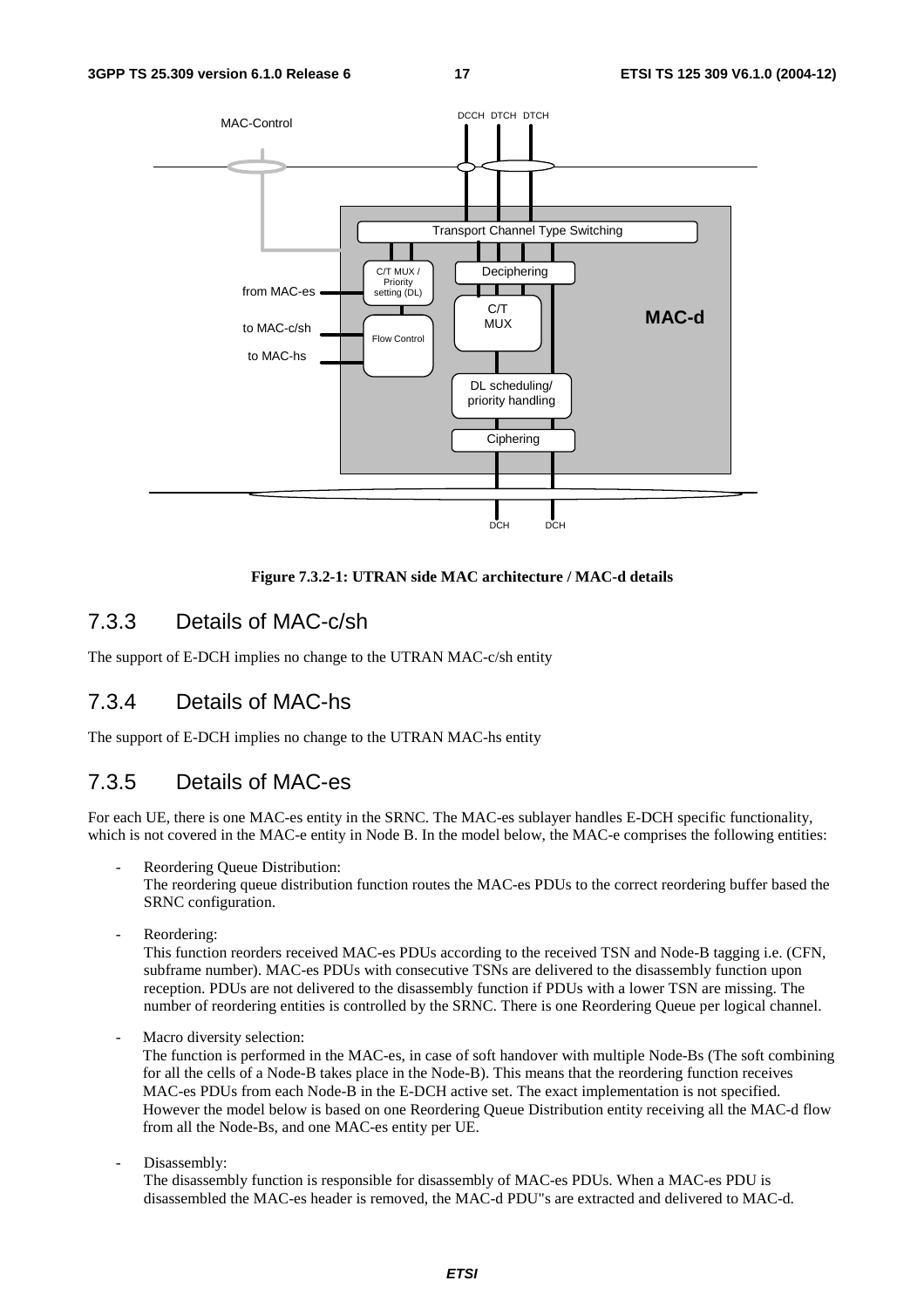

**Figure 7.3.5-1: UTRAN side MAC architecture / MAC-es details (SHO case)**

#### 7.3.6 Details of MAC-e

There is one MAC-e entity in Node B for each UE and one E-DCH scheduler function in the Node-B. The MAC-e and E-DCH scheduler handle HSUPA specific functions in Node B. In the model below, the MAC-e and E-DCH scheduler comprises the following entities:

E-DCH Scheduling :

This function manages E-DCH cell resources between UEs. Based on scheduling requests, scheduling assignments are determined and transmitted. The general principles of the E-DCH scheduling are described in subclause 9.1 below. However implementation is not specified (i.e. depends on RRM strategy).

E-DCH Control:

The E-DCH control entity is responsible for reception of scheduling requests and transmission of scheduling assignments. The general principles of the E-DCH scheduling are described in subclause 9.1 below.

De-multiplexing:

This function provides de-multiplexing of MAC-e PDUs. MAC-es PDUs are forwarded to the associated MAC-d flow.

- HARQ:

One HARQ entity is capable of supporting multiple instances (HARQ process) of stop and wait HARQ protocols. Each process is responsible for generating ACKs or NACKs indicating delivery status of E-DCH transmissions. The HARQ entity handles all tasks that are required for the HARQ protocol.

The associated signalling shown in the figure illustrates the exchange of information between layer 1 and layer 2 provided by primitives.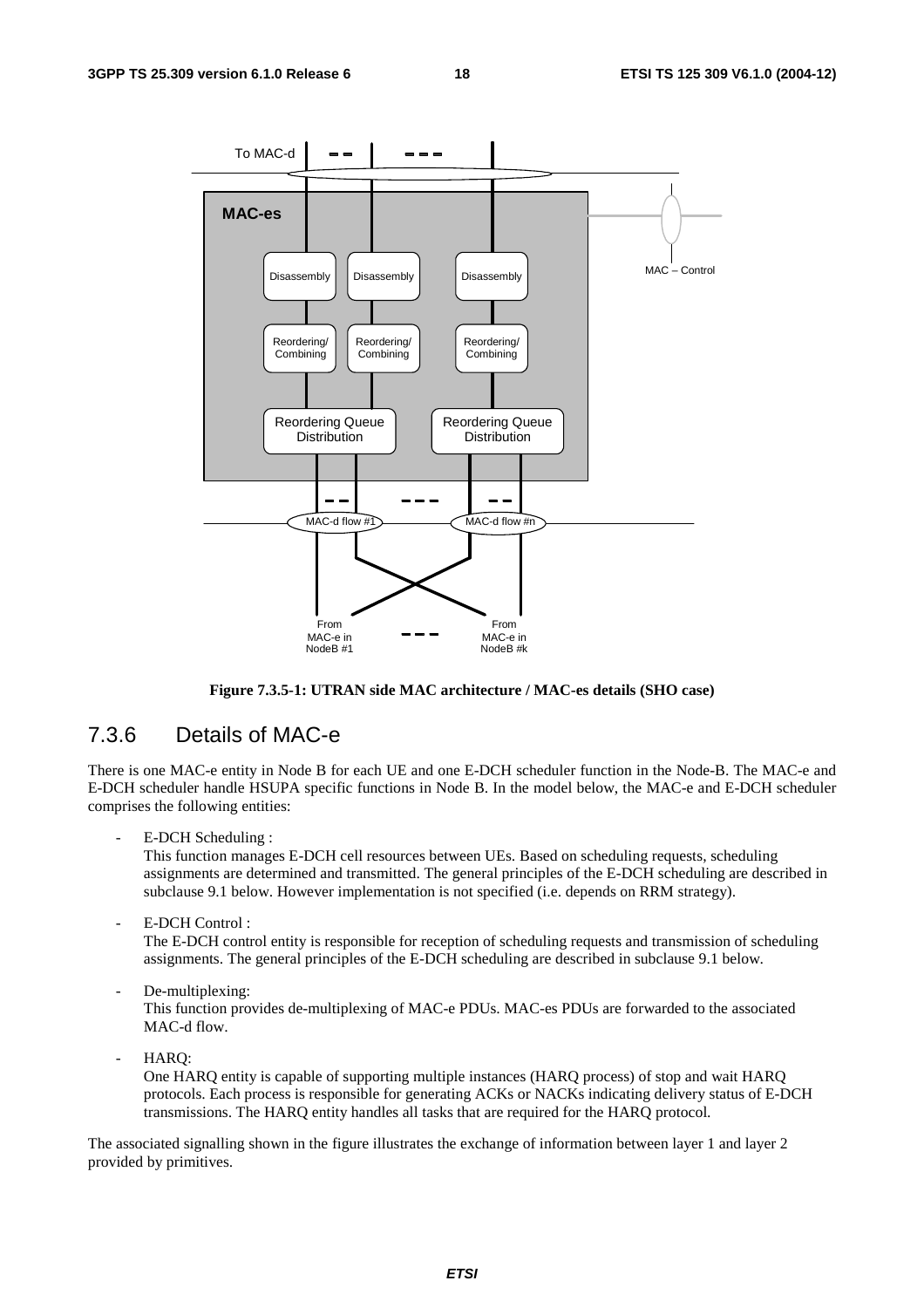

**Figure 7.3.6-1: UTRAN side MAC architecture / MAC-e details** 

# 8 HARQ protocol

# 8.1 General Principle

The HARQ protocol has the following characteristics:

- Stop and wait HARQ is used;
- The HARQ is based on synchronous downlink ACK/NACKs;
- The HARQ is based on synchronous retransmissions in the uplink:
	- The number of process numbers depends on the TTI (i.e. 2ms or 10ms). The target is to have one value per TTI. The exact numbers are FFS;
	- There will be an upper limit to the number of retransmissions. The UE decides on a maximum number of transmissions for a MAC-e PDU based on the maximum number of transmissions attribute (see subclause 10.1.1), according to the following principles:
		- The UE selects highest maximum number of transmissions among all the considered HARQ profiles associated to the MAC-d flows in the MAC-e PDU;
		- Further optimisations such as explicit rules set by the SRNC are FFS.
	- Pre-emption will not be supported by E-DCH;
- Intra Node B macro-diversity and Inter Node B macro-diversity should be supported for the E-DCH with HARQ;
- Incremental redundancy shall be supported by the specifications with Chase combining as a subcase:
	- The first transmission shall be self decodable;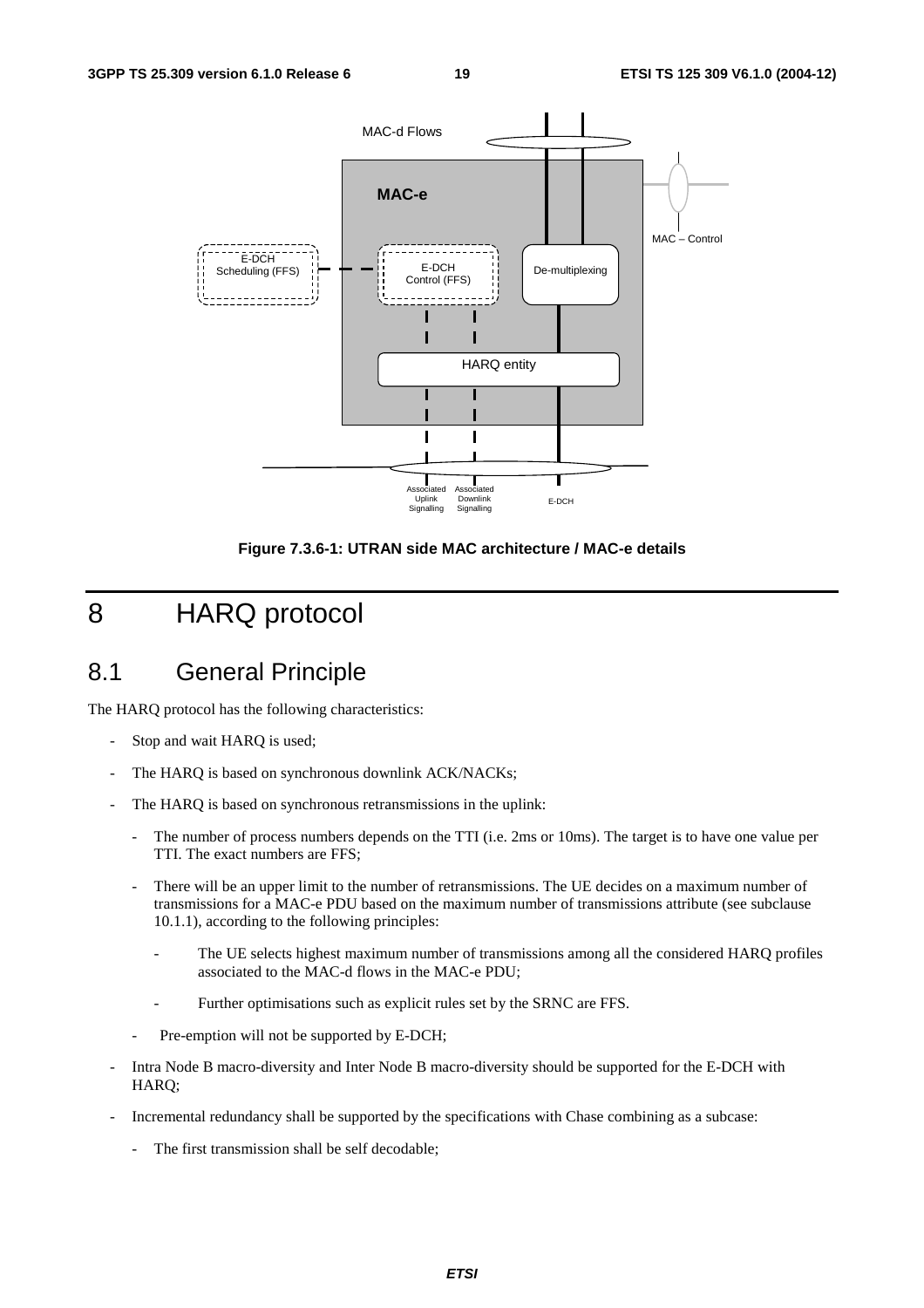- The UTRAN configures the UE to either use the same incremental redundancy version (RV) for all transmissions, or to set the RV according to set of rules based on E-TF, Retransmission Sequence Number (RSN) and the transmission timing;
- There shall be no need, from the H-ARQ operation point of view, to reconfigure the Node B from upper layers when moving in or out soft handover situations. However, the Node-B may be aware of the soft handover status via a soft handover indicator.

### 8.2 Error handling

8.3 Signalling

#### 8.3.1 Uplink

#### 8.3.2 Downlink

In the downlink, a report is used to indicate either ACK (positive acknowledgement) or NACK (negative acknowledgement).

# 9 Node B controlled scheduling

### 9.1 General Principle

The Node B controlled scheduling is based on uplink and downlink control together with a set of rules on how the UE shall behave with respect to this signaling.

In the downlink, a resource indication (Scheduling Grant) is required to indicate to the UE the maximum amount of uplink resources it may use. When issuing Scheduling Grants, the Node B may use QoS-related information provided by the SRNC (see subclause 10.1.1) and from the UE in a Scheduling Request (see subclause 9.3.1)

The Scheduling Grants have the following characteristics:

- Scheduling Grants are only to be used for the E-DCH TFC selection algorithm (i.e. they do not to influence the TFC selection for the DCHs);
- Scheduling Grants control the maximum allowed E-DPDCH/DPCCH power ratio;
- All grants are deterministic;
- Scheduling Grants can be sent once per TTI or slower;
- There are two types of grants:
	- The Absolute Grants provide an absolute limitation of the maximum amount of UL resources the UE may use;
	- The Relative Grants increase or decrease the resource limitation compared to the previously used value;
- Absolute Grants are sent by the Serving E-DCH cell:
	- They are valid for one UE, for a group of UEs or for all UEs;
	- They can have an associated duration;
	- The Absolute Grant contains at least the identity (E-RNTI) of the UE (or group of UEs) for which the grant is intended and the maximum resources the UE(s) may use;
	- Group identities or dedicated identities are not distinguished by the UE. It is up to the UTRAN to allocate the same identity to a group of UEs;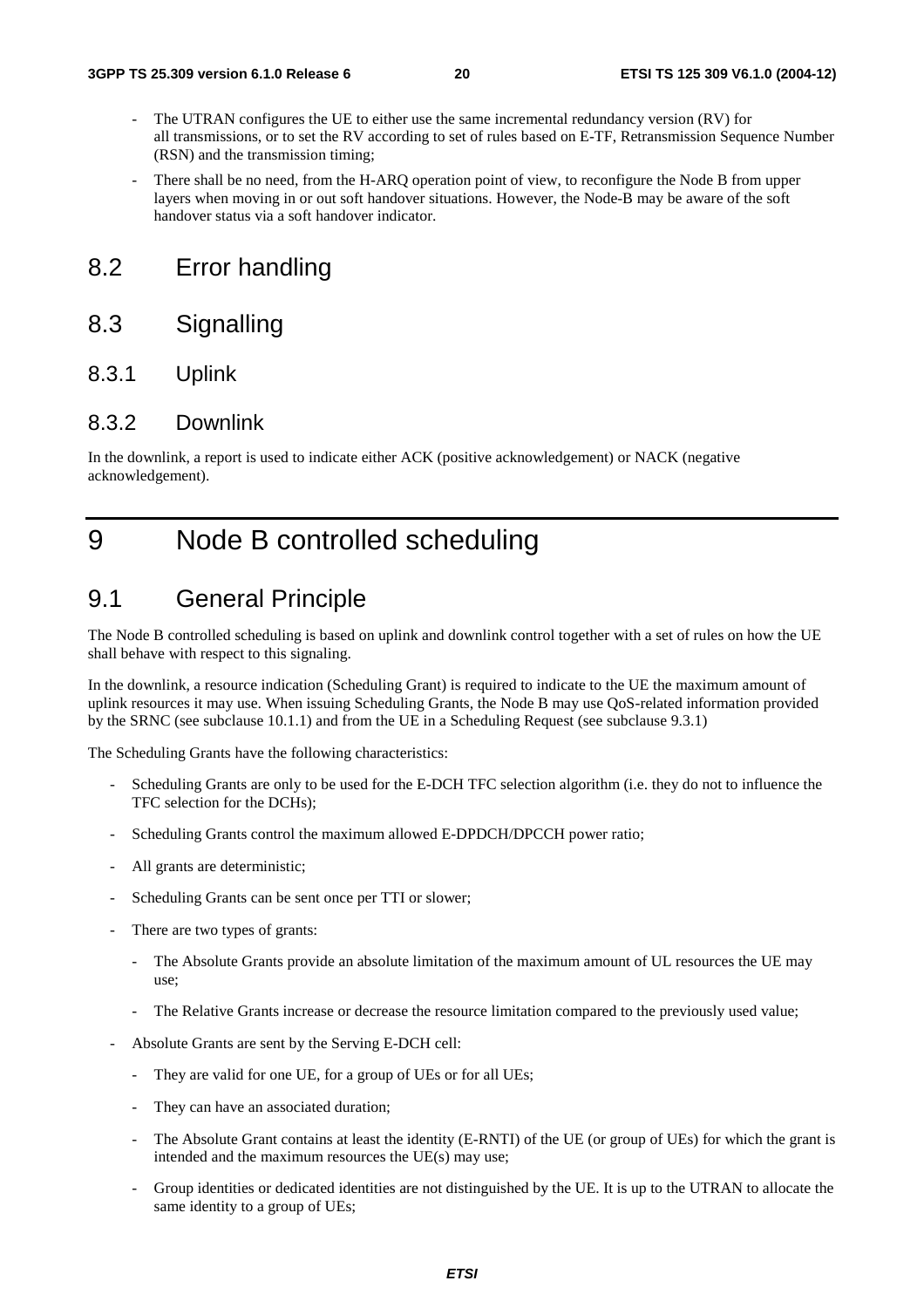- One identity (E-RNTI) is allocated to a UE at a time. The allocation is done by the Node-B and sent by the SRNC in RRC.
- The identity consists of 16 bits (16 bits CRC at layer 1);
- Relative Grants (updates) are sent by the Serving and Non-Serving Node-Bs as a complement to Absolute Grants:
	- The Relative Grant from the Serving E-DCH RLS can take one of the three values: 'UP', 'HOLD' or 'DOWN';
	- The Relative Grant from the Non-serving E-DCH RLS can take one of the two values: 'HOLD' or 'DOWN'. The 'HOLD' command is sent as DTX. The 'DOWN' command corresponds to an 'overload indicator';
- For each UE, the non-serving Node-B operation is as follows:
	- If the Node-B could not decode the E-DPCCH/E-DPDCH for the last  $n_1$  TTIs (where  $n_1$  is TBD) because of processing issue, it shall notify the SRNC;
	- The non-serving Node-B is allowed to send a 'DOWN' command only for RoT reasons (maximum allocated uplink RoT in the cell is exceeded) and not because of lack of internal processing resources.

### 9.2 UE scheduling operation

#### 9.2.1 Grants from the Serving RLS

The UE shall be able to receive Absolute Grant from the Serving E-DCH cell and Relative Grant from the Serving E-DCH RLS.

Two UE scheduling mode of operation are defined ('RG' based and 'Non RG' based).

NOTE: The description below is generic. It currently makes reference to the rate but it may have to be translated into the power dimension.

If E-RGCH physical channels are allocated for the cells of the Serving E-DCH RLS, the UE shall follow the 'RG' based mode of operation and handle the grant from the Serving E-DCH RLS as follow:

- The UE maintains a 'Serving Grant' (SG);
- The SG is used in the E-TFC selection algorithm as the maximum allowed rate;
- The SG is set equal to the 'Absolute Grant' value when one is received from the Serving E-DCH cell:
- If no 'Absolute Grant' is received by the UE, then the UE will follow the 'Relative Grant' of the Serving E-DCH RLS:
- The SG is not modified when the UE receives a 'HOLD' from the Serving E-DCH RLS;
- When the UE receives an 'UP' from Serving E-DCH RLS:
	- New  $SG = Last$  used bit rate + Delta;
- When the UE receives a 'DOWN' from Serving E-DCH RLS:
	- New  $SG = Last$  used bit rate Delta;

If no E-RGCH physical channels are allocated for the cells of the Serving E-DCH RLS, the UE shall follow the 'Non RG' based mode of operation and handle the grant from the Serving E-DCH RLS as follow:

- The UE maintains a 'Serving Grant' (SG);
- The SG is used in the E-TFC selection algorithm as the maximum allowed rate;
- The UE sets the 'MAX Serving Grant' (MAX SG) to the last received 'Absolute Grant' (AG);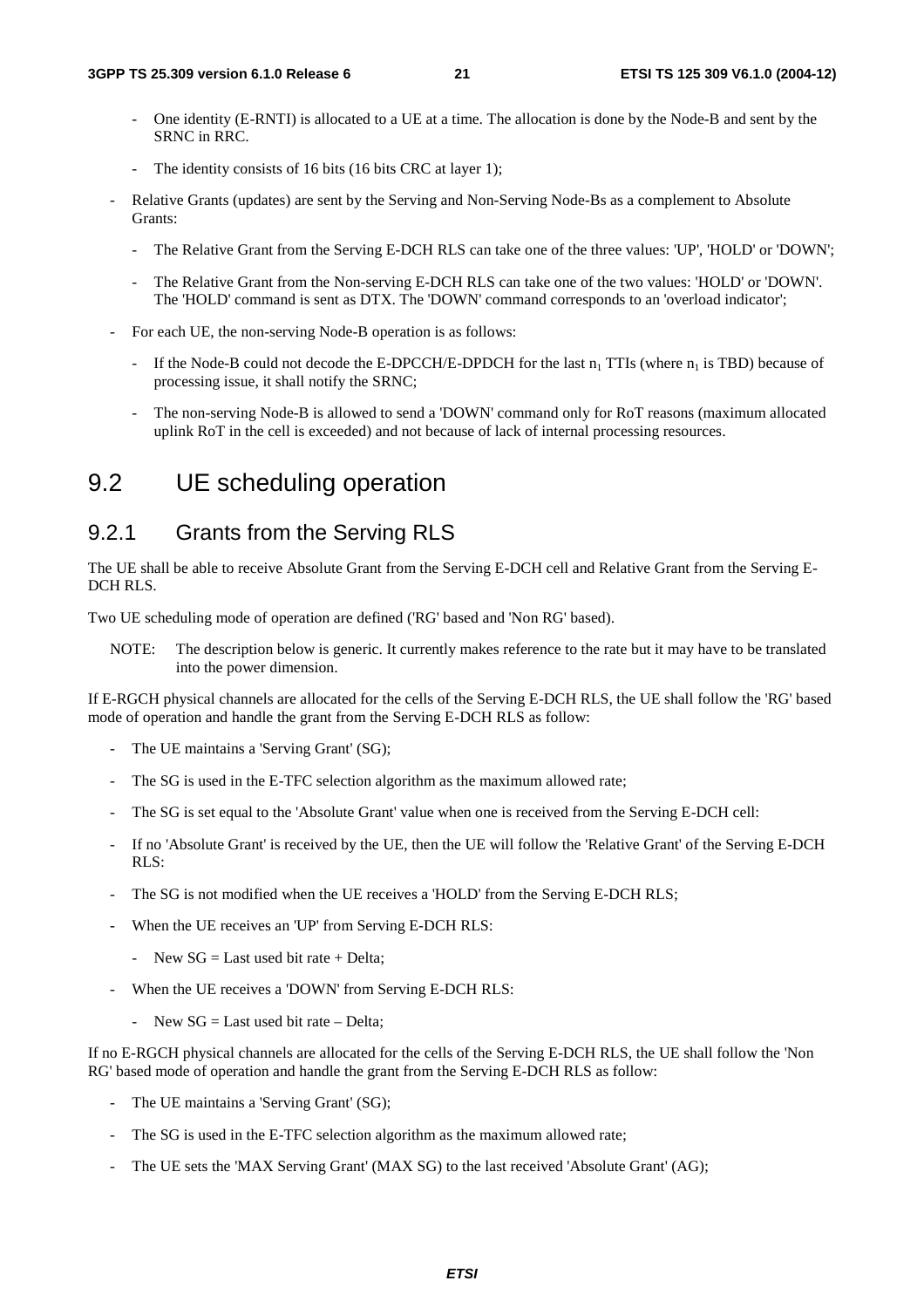- If the UE has data to transmit and the SG is below the MAX SG, the SG is increased over time by configurable steps (autonomous ramp-up) until SG is equal to MAX SG;
- If the SG is above the MAX SG (due to reception of a new AG lowering the MAX SG), then the SG is immediately set equal to MAX SG;
- If the UE transmitted at a given rate below the current SG for more than n TTIs (where n is a configurable parameter that can be set to an infinite value), then the SG is set equal to this given rate. This in effect forces the UE to use autonomous ramp-up after some continuous activity below SG.

#### 9.2.2 Grants from the Non-serving RLS

Node-B from the Non-serving E-DCH RLS will only send Relative Grants to the UE. The UE shall handle the RG from the Non-serving E-DCH RLS as follows:

- When the UE receives a 'DOWN' from at least one Non-serving E-DCH RLS;
	- New  $SG = Last$  used bit rate Delta:
- The Delta may be dependant on the bit rate;
	- The option to use a calculated offset is FFS (e.g. the offset may be function of the measured CPICH power on the overloaded cells in relation to the measured CPICH power on the serving cell);
- When the UE does not receive a 'DOWN' from any Non-serving E-DCH RLSs;
	- The UE shall follow the Serving E-DCH RLS"s Scheduling Grants.

# 9.3 Signalling

#### 9.3.1 Uplink

For the UE to request resources from the Node B(s), Scheduling Requests will be transmitted in the uplink.

The Scheduling Request contains the following type of information:

- UE Buffer occupancy;
- Estimation of the available or needed power/rate;
- Further information needed and details are FFS;

In the case where the UE"s 'Serving Grant' (SG) equals to zero and it has data to send, a Scheduling Request shall be sent to the Serving E-DCH RLS in a MAC-e PDU. The transmission shall be non-scheduled.

In the case where the UE's 'Serving Grant' (SG) is above zero, it shall send has a scheduling grant, the Scheduling Request to the Serving E-DCH RLS along with the data in the MAC-e PDU. The details on when and how Scheduling Requests are included in the MAC-e PDU are FFS. In addition, it is FFS whether an additional request bit will be sent in the E-DPCCH. This bit would indicate whether or not the UE is satisfied with the current SG (details are FFS).

It is FFS if the Scheduling Request content and size depend on whether the UE simultaneously transmits data or not.

#### 9.3.2 Downlink

For each UE, there is only one Absolute Grant transmitted by the serving E-DCH cell using the E-AGCH.

For each UE, there is in one Relative Grant transmitted per Serving and Non-serving RLS from the E-DCH active set cells. The channel(s) (one per cell) on which the Relative Grant is transmitted is(are) signalled separately to each UE (this allows for the same channel to be monitored by multiple UEs if it is UTRAN decision).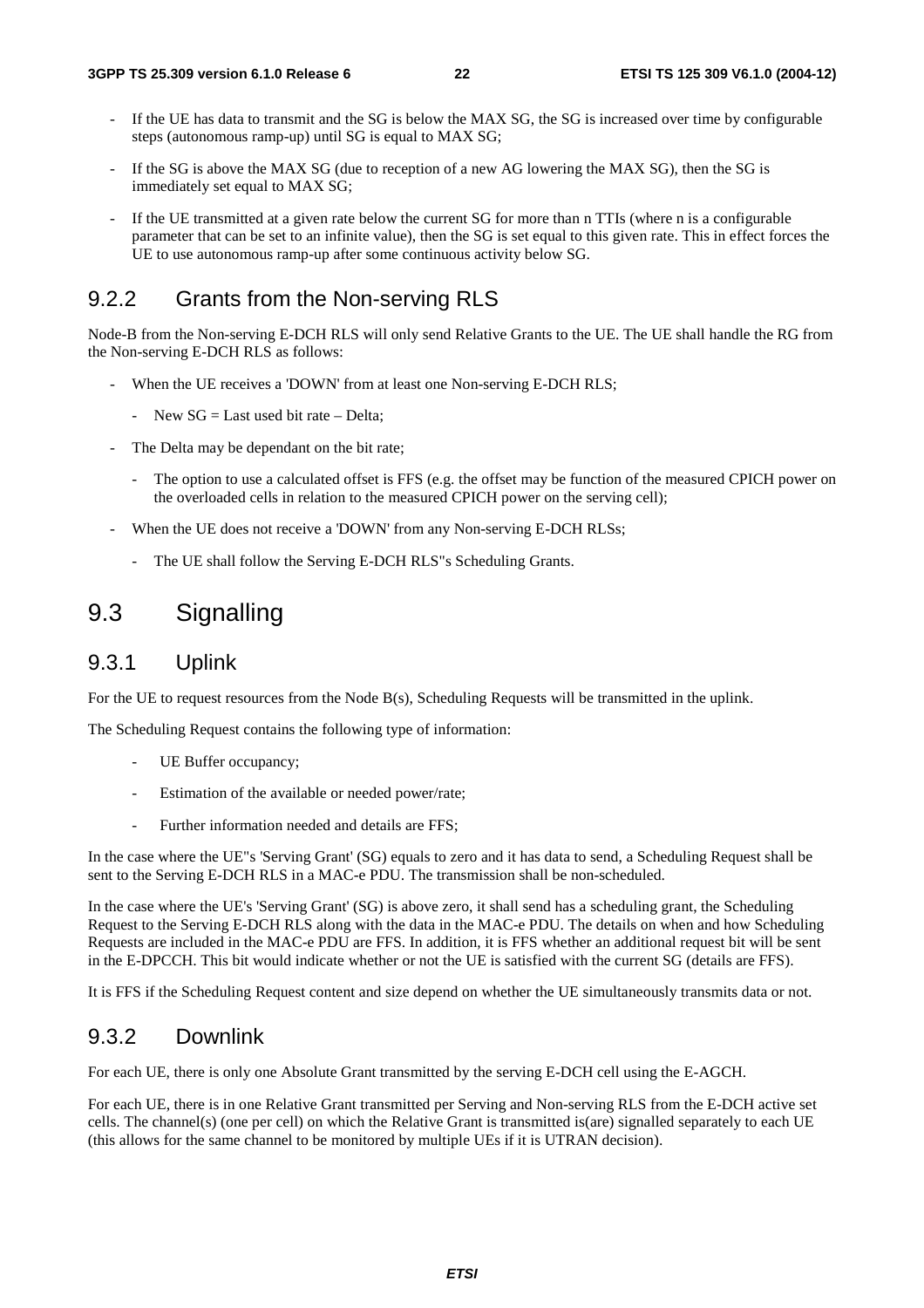# 10 QoS control

# 10.1 General Principle

The QoS of ongoing flows mapped on E-DCH for a UE is maintained by the serving Node B and by the UE. The Node B controls the resources allocated to a UE versus other UEs by means of scheduling as specified in clause 9. The UE controls the QoS of all its logical channels mapped on E-DCH by means of E-TFC selection as specified in subclause 10.2, and by HARQ operation, specified in clause 8.

In addition to these mechanisms, guaranteed bit rate services for MAC-d flows / logical channels (FFS) are also supported through non-scheduled transmission. A flow using non-scheduled transmission is defined by the SRNC and provided in the UE and in the Node B. The UE can transmit data belonging to such flow without first receiving any scheduling grant.

### 10.1.1 QoS configuration principles

RAB attributes are available in the SRNC according to R'99 principles. To enable QoS control for the E-DCH, QoSrelated information is made available in the UE and in the Node B as outlined below.

To the UE, the following QoS-related information is provided from the SRNC to enable QoS-based E-TFC selection, multiplexing of logical channels in MAC-e PDUs, and HARQ operation:

- Logical channel priority for each logical channel (as in Rel-5);
- Mapping between logical channel(s) and MAC-d flow(s) (as in Rel-5);
- Allowed MAC-d flow combinations in one MAC-e PDU;
- Reference power offset for a pre-defined E-TFC. The UE then calculates reference power offsets for its other E-TFCs [FFS, RAN WG1 confirmation needed] so that the quality (protection of MAC-e PDU) when using any of the E-TFCs is identical to that of the reference E-TFC;
- HARQ profile per MAC-d flow. One HARQ profile consists of a power offset attribute and a maximum number of transmissions attribute. The power offset attribute is used in E-TFC selection to regulate the BLER operating point for the transmission. The maximum number of transmissions attribute is used in the HARQ operation to regulate maximal latency and residual BLER of MAC-d flows.
- Number of bits per TTI corresponding to the guaranteed bit rate (only for MAC-d flows /logical channels (FFS) that carry non-scheduled guaranteed bit rate services).

To the Node B, the following QoS-related parameters are provided by the SRNC to enable scheduling and resource reservation:

Power offset or E-TFC (FFS) that corresponds to the guaranteed bit rate (only for MAC-d flows /logical channels that carry guaranteed bit rate services). For scheduled transmission, it is used to allocate grants to UEs. For non-scheduled transmission, it is used for the Node B to reserve sufficient amount of resources. The need for additional mechanisms to optimize the Node-B hardware is FFS (e.g. the UE may tell the Node-B ahead that an non-scheduled transmission is coming);

# 10.2 TFC and E-TFC selection

Logical channels mapped on the DCHs are always prioritised over those mapped on E-DCHs.

The principle of the TFC selection across E-DCH and DCH is the following:

- The UE maintains a list of allowed TFCs for the CCTrCH of DCH type;
- The UE performs the TFC selection for the DCHs;
- Every E-DCH TTI, the UE shall estimate the remaining power;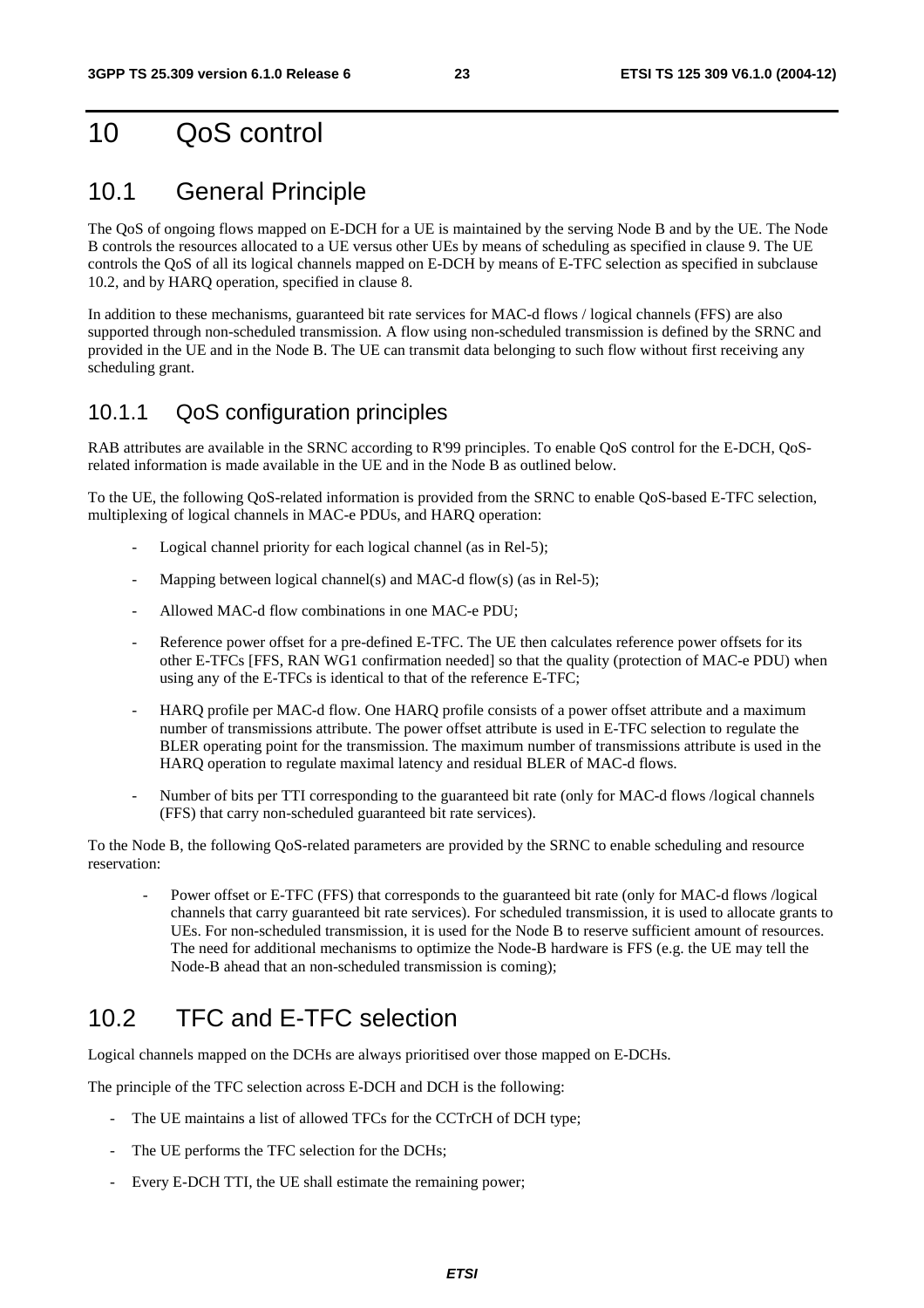- Then it performs the TFC selection for the E-DCH, with the estimated remaining power, taking into account the following rules:
	- The E-TFC selection is based on logical channel priorities like in the Release '99, i.e. the UE shall maximise the transmission of higher priority data;
	- The UE shall respect the allowed combinations of MAC-d flows in the same MAC-e PDU;
	- The power offset of E-DPDCH(s) relative to DPCCH associated to a MAC-e PDU including MAC-d PDUs coming from one or several MAC-d flows is set as follows;
		- The UE selects the power offset of the HARQ profile associated to the MAC-d flows with the highest priority logical channel in the MAC-e PDU;
	- The UE adds the resulting power offset for the MAC-e PDU to the previously calculated reference power offsets for different E-TFCs. It then selects the E-TFC, taking into account the obtained power offsets, the UE"s remaining power and the amount of data to be transmitted.
		- For each transmission, the MAC-e entity gives the selected power offset of E-DPDCH(s) relative to DPCCH to the L1 in addition to the E-TFC;
			- What should be done when this exceeds the L1 maximum transmission power is FFS.
- In addition, the UE may need not to go below a minimum rate for the E-DCH. In some case, this means that the UE may have to power scale down all physical channels present;
- An E-DCH minimum set because of power limitation is needed. Details are FFS.

# 10.3 Setting of Power offset attributes of MAC-d flows

Power offset attributes of MAC-d flows are part of the HARQ profiles of the MAC-d flow. They are provided by the UTRAN to the UE according to the following principles:

- The DPCCH transmission power is controlled the same way as in Release '99;
	- In case where there is no need for a DCH (i.e. the SRBs are mapped on the E-DCH), a size 0 TrBlck may be required (FFS);
- With each MAC-es PDU transmitted to the SRNC, the Node-B includes the number of transmissions that have been required to correctly decode the PDU;
- Using the information provided by the Node B, the SRNC may maintain up to date power offsets;
- The SRNC may decide to signal to the UE new values for the power offset attributes for one (or several) MAC-d flows.
- No other power management/control mechanism is needed for E-DCH.

# 11 Signalling parameters

# 11.1 Uplink signalling parameters

# 11.2 Downlink signalling parameters

With RRC signalling, the UE will in addition be informed about: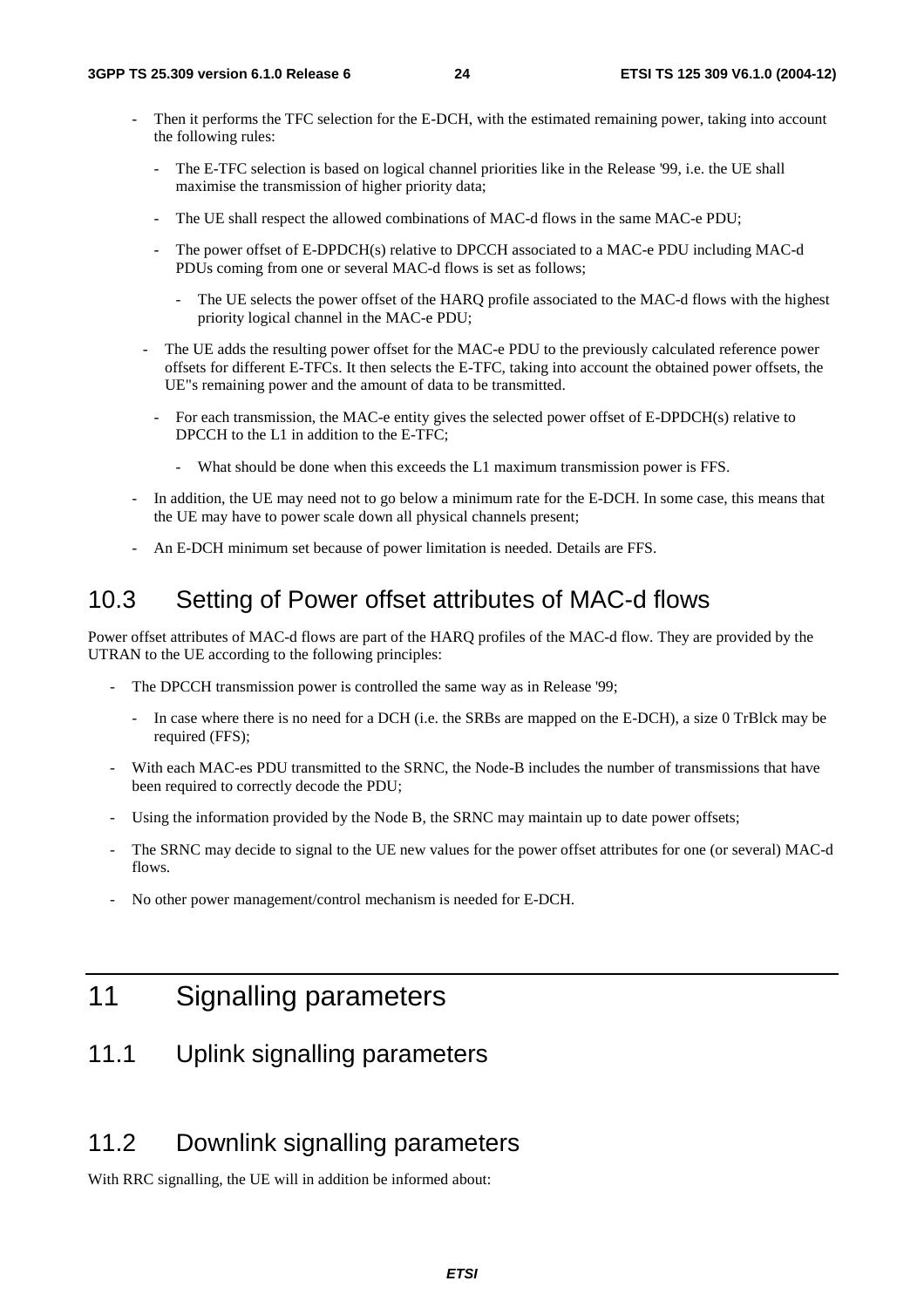- The E-HICH configuration
	- Including signature sequence number and channelisation code;
- The E-RGCH configuration
	- Including signature sequence number, channelisation code and Serving/Non-serving E-DCH RLS ID;
- The E-AGCH configuration
	- Including E-RNTI and channelisation code;
- The E-DPCCH configuration
	- Including E-DPCCH/DPCCH Power Offset;
- The E-DPDCH configuration:
	- A number (how many is TBD) of tables are defined by the standard, each defining a set of E-TFC (or E-TFCS). A UE is allocated one and only one E-TFCS table by RRC.
	- For each E-TFC a (nominal) beta factor is calculated based on reference power offset signalled for reference E-TFCs by RRC (number of reference E-TFCs is FFS);
	- HARO Incemental Redundancy Version configuration. Always use  $RV=0$  or use the RV table;
	- Maximum number of E-DPDCH channelisation code:
	- Minimum SF;
	- It is FFS whether in addition puncturing limits will need to be signalled by RRC or not.

RRC will signal the mapping between logical channel, MAC-d PDU size, MAC-d flow ID and Data Description Indicator (see clause 7).

RRC will signal for each MACd-flow, the MAC-d flow specific power offset, the maximum number of transmissions, and the multiplexing list (indicating with which other MAC-d flows, MAC-d PDU"s of this flow can be multiplexed in the same MAC-e PDU).

# 12 Mobility procedures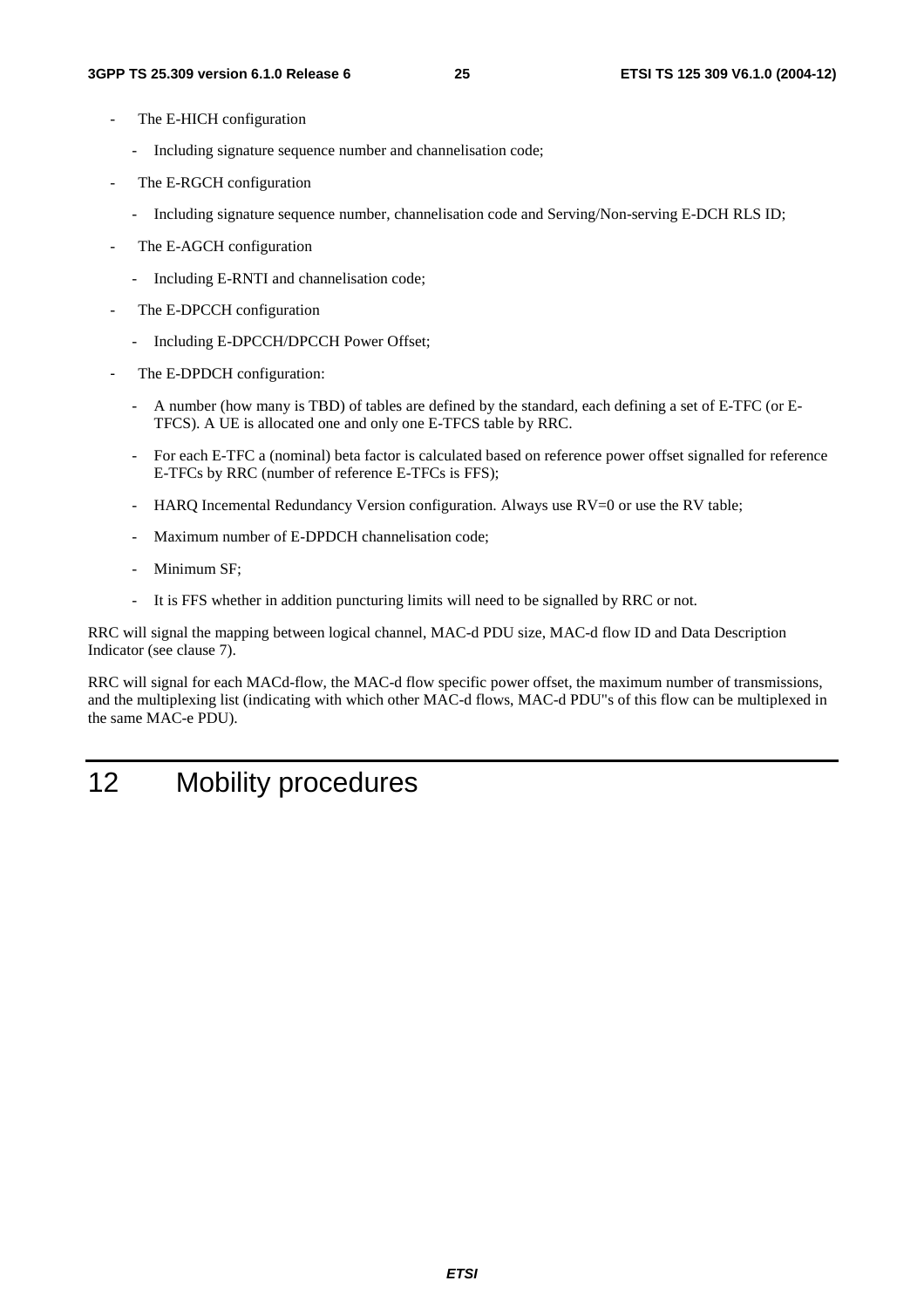# Annex A (informative): Change history

| <b>Change history</b> |              |                     |  |  |                                                                  |       |             |
|-----------------------|--------------|---------------------|--|--|------------------------------------------------------------------|-------|-------------|
| <b>Date</b>           | TSG#         | <b>TSG Doc. ICR</b> |  |  | <b>Rev Subject/Comment</b>                                       | lOld  | <b>INew</b> |
| 09/2004               | <b>RP-25</b> | RP-040358           |  |  | Approved at TSG-RAN #25 and placed under Change Control.         | 1.0.0 | 6.0.0       |
| 12/2004               | <b>RP-26</b> | RP-040486 001 3     |  |  | Inclusion of e.g. physical layer model, MAC architecture, detail | 6.0.0 | 6.1.0       |
|                       |              |                     |  |  | Node B scheduler mechanism and QoS Control principles            |       |             |
|                       | RP-26        | RP-040487100212     |  |  | Scheduling Grants as E-DPDCH/DPCCH power ratio                   | 6.0.0 | 6.1.0       |
|                       | <b>RP-26</b> | RP-040486 003       |  |  | Proposed rewording on scheduler sections compared to CR 001r3    | 6.0.0 | 6.1.0       |